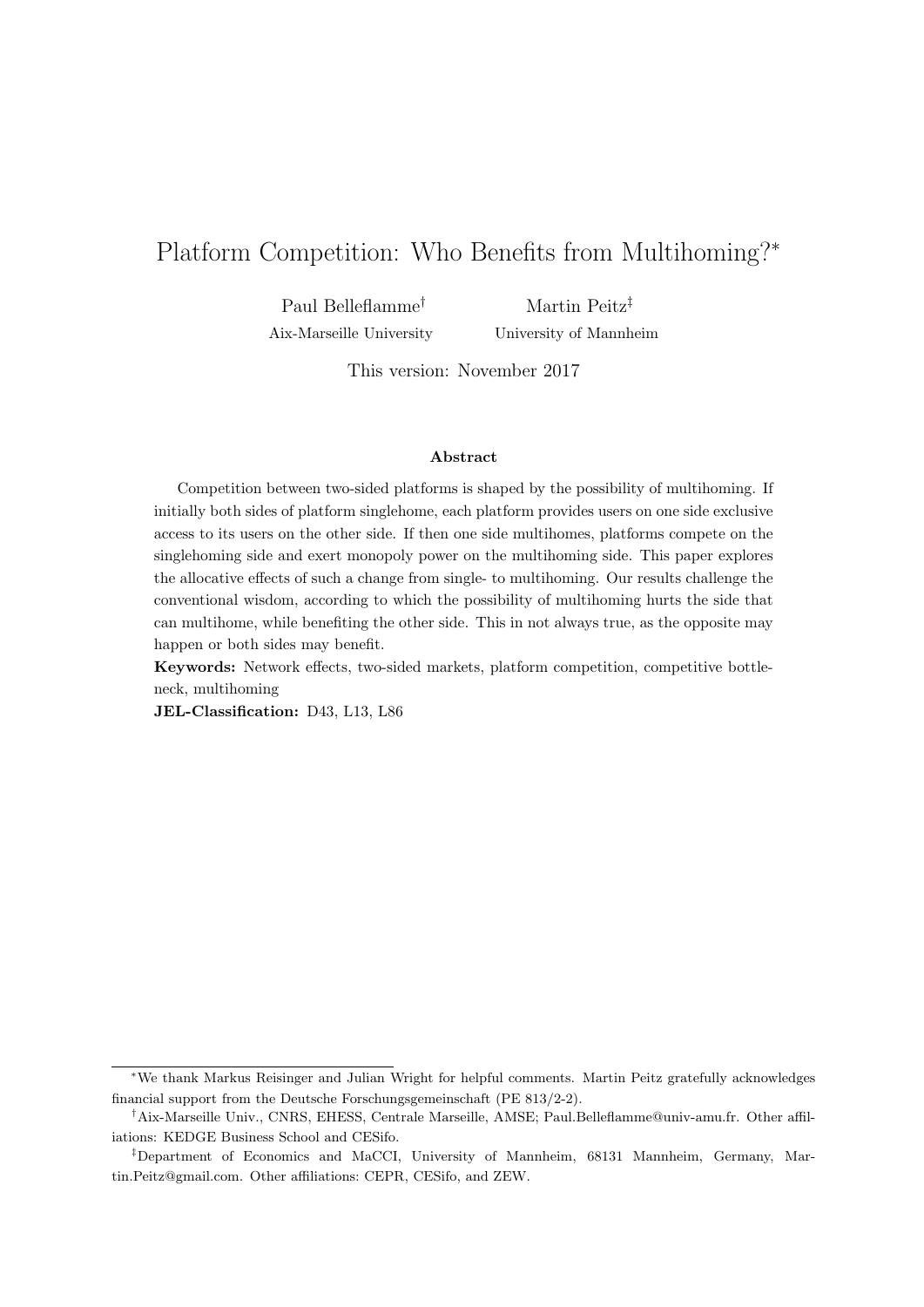# 1 Introduction

Two-sided platforms cater to the tastes of two audiences—in many instances, buyers and sellers. Decisions among these audiences are interdependent because of positive cross-group external effects. One of the principle achievements of the literature on two-sided markets has been to characterize the price structure and associated price distortions in alternative market environments. Competing platforms have to take into account the effect of a price change to participation levels not only on the market side directly affected, but also indirect effects arising from altered participation on the other side.

A possible market environment is that both sides singlehome. To reach a particular agent on one side, an agent from the other side has to be on the same platform. If a platform lures an agent from either side away from a competitor onto its site, this platform becomes more attractive to agents on the other side, as more transaction partners become available on the platform's site and fewer partners are available on the competing site. Another possible market environment is that agents on one side can multihome and agents on the other can singlehome. This is the so-called competitive bottleneck, which has been described in these terms:

"Here, if it wishes to interact with an agent on the singlehoming side, the multihoming side has no choice but to deal with that agent's chosen platform. Thus, platforms have monopoly power over providing access to their singlehoming customers for the multihoming side. This monopoly power naturally leads to high prices being charged to the multihoming side, and there will be too few agents on this side being served from a social point of view [...]. By contrast, platforms do have to compete for the singlehoming agents, and high profits generated from the multihoming side are to a large extent passed on to the singlehoming side in the form of low prices (or even zero prices)." (Armstrong, 2006, pp. 669-670)

This insight has been appreciated and reproduced in various policy documents. For instance, in a recent report, the German Cartel Office writes: $<sup>1</sup>$ </sup>

"Armstrong analyses a constellation which he describes as competitive bottlenecks with 'one side applying singlehoming, the other one multihoming'. In this scenario, the platforms were competing for users on the singlehoming side. Accordingly, on the multihoming side, platforms provided monopolistic access to singlehoming users who were members of the platform. Regarding the framework of the model reviewed, this led to a monopolistic price on the multihoming side, while the price on the singlehoming side would be fairly low as a result of platforms competing for users on this side. In this respect, this may result in an inefficient price structure despite potentially intensive platform competition (on the singlehoming side)." (BKartA, 2016, p. 58)

<sup>&</sup>lt;sup>1</sup>Another instance is the statement by the European Commission in OECD (2009, p. 169).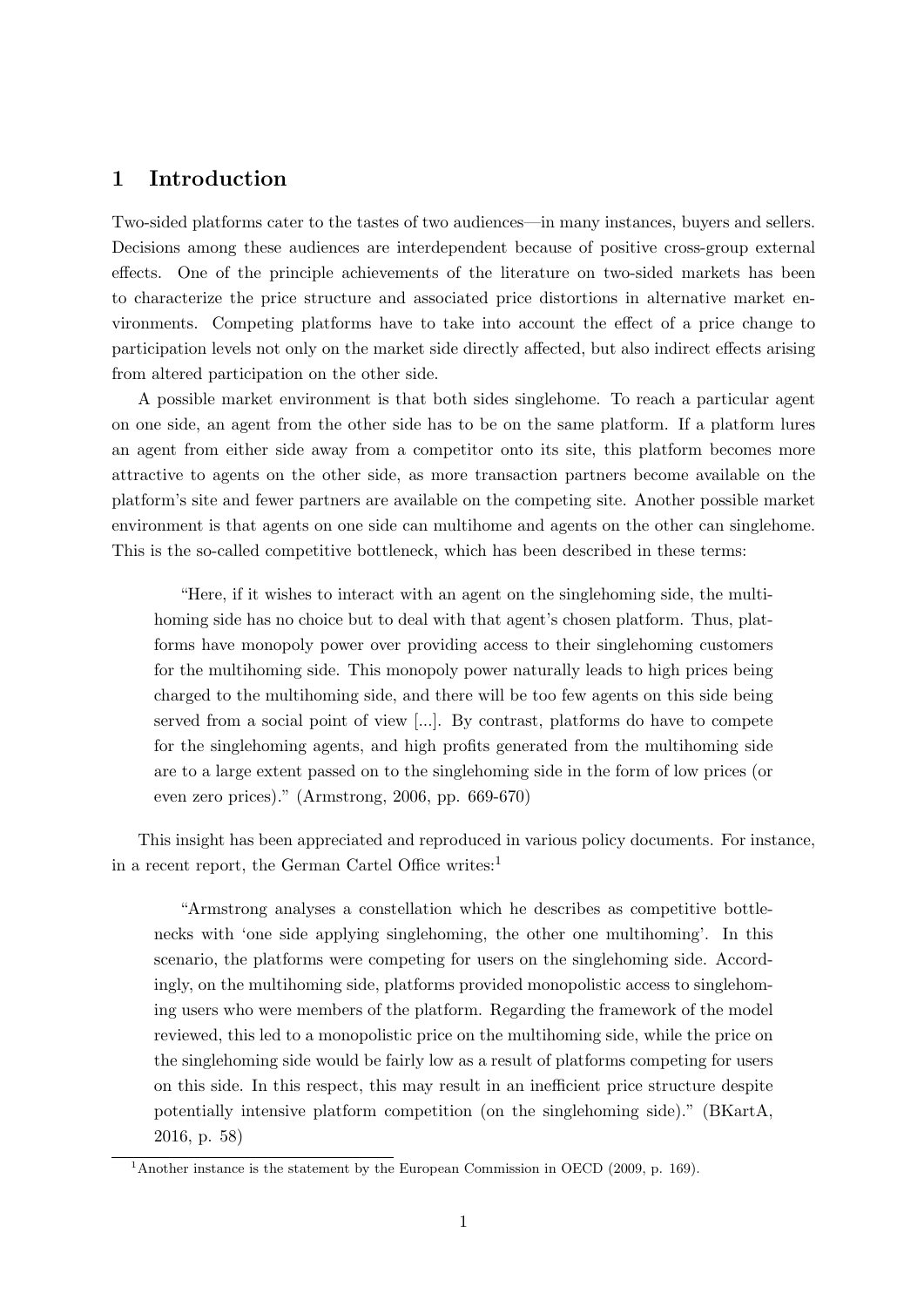In this paper, we take a closer look at the price and surplus effects of multihoming. We compare the competitive bottleneck to the two-sided singlehoming market environment. In the latter, platforms compete on both sides of the market, whereas on the former they compete on only one. One may therefore be tempted to conclude that an audience that obtains the possibility to multihome faces higher prices and obtains a lower surplus, while the other audience faces lower prices and obtains a higher surplus. Also, since in the competitive bottleneck, platforms compete on only one side, one may expect that their profits are higher than in the market environment in which both audiences singlehome. Yet, the effect of making one side multihome instead of singlehome is less straightforward than what may in general be perceived. While it is true that platforms exert monopoly power over the multihoming side, participants on this side may actually benefit from multihoming.

As Evans and Schmalensee (2012, p. 16) observe,<sup>2</sup> "in software platforms, for instance, the price structure appears to be the opposite of what the competitive bottlenecks theory would predict. Most personal computer users rely on a single software platform, while most developers write for multiple platforms. Yet personal computer software providers generally make their platforms available for free, or at low cost, to applications developers and earn profits from the single-homing user side." As our analysis will reveal, while this observation runs counter the claim that the multihoming side faces high prices, it is perfectly compatible with the competitive bottleneck model.

For the sake of concreteness, we assume that the seller side is the side of the market which potentially can multihome, while buyers always singlehome. Our main findings are as follows. When going from singlehoming to multihoming on one side, *prices* on both sides of the market always move in opposite directions. It is not necessarily the case that sellers pay a higher fee and buyers, a lower fee; the opposite may occur because sellers may pay a low price to start with in the competitive bottleneck case. Platforms prefer to impose exclusivity to sellers (i.e., to prevent them from multihoming) if the sellers' intrinsic value (the difference between their stand-alone benefit and the marginal cost of accommodating them) is not too large. There exist configurations of parameters for which this condition is always, or never, satisfied. Buyers tend to prefer the competitive bottleneck environment when they value a lot the presence of sellers and sellers find it profitable to multihome; they are then more likely to interact with a larger set of buyers and to be charged lower fees. However, it may also happen that platforms charge higher fees to buyers when sellers multihome than when they singlehome, and that this negative price effect outweighs the positive participation effect, leading buyers to prefer the two-sided singlehoming environment. As for sellers, if they perceive the two platforms as more differentiated and if they exert weaker cross-group effects on buyers, then they are more likely to be better off in the competitive bottleneck case.

Combining these findings, we obtain three important insights about how the surplus effects play out for the three groups. First, the resulting market outcome may have the feature that buyers, sellers and platforms are all better off when sellers are allowed to multihome. Second,

 $2$ Evans, Hagiu, and Schmalensee (2006) made the same point.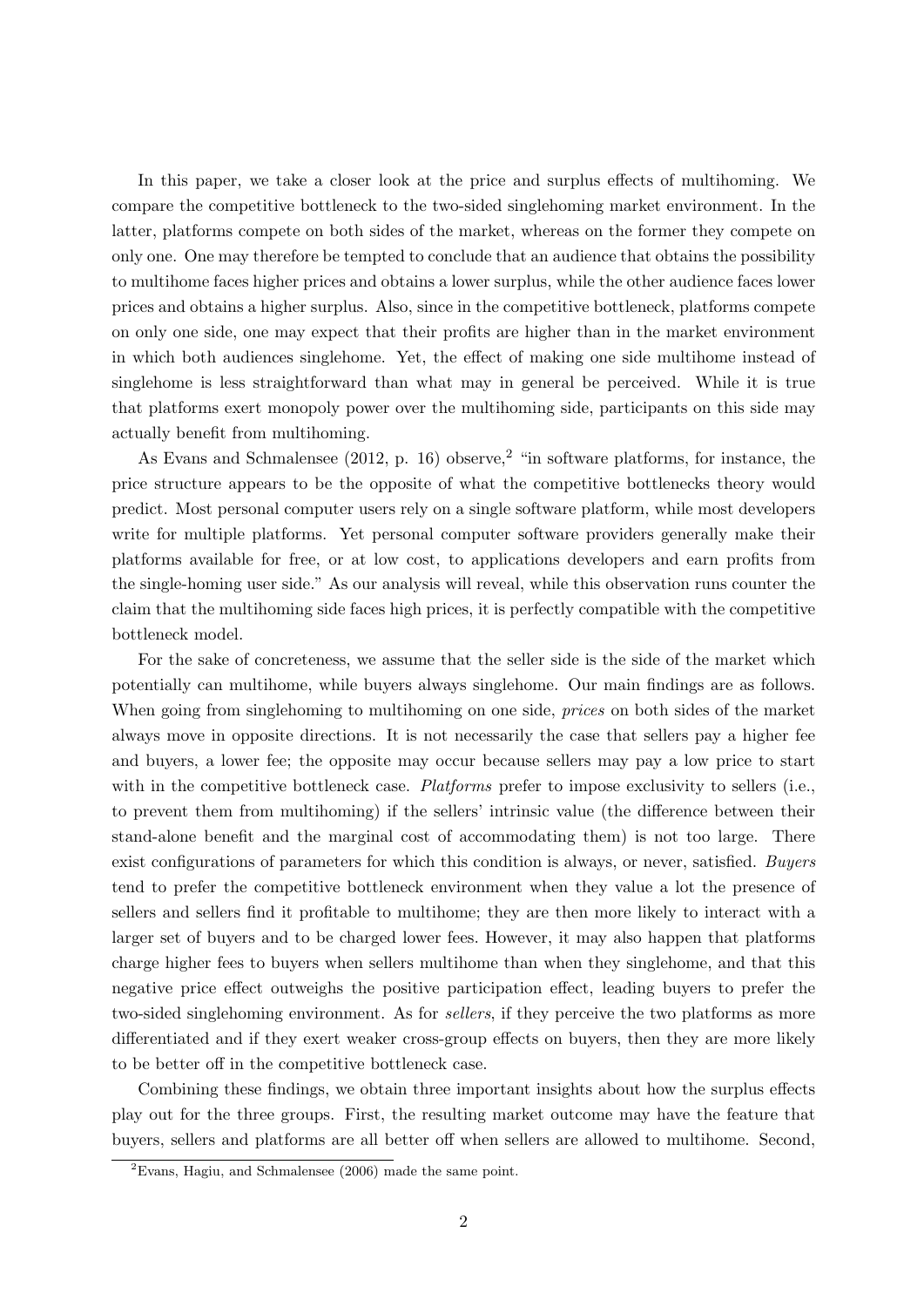whenever platforms benefit from imposing exclusivity, they necessarily hurt buyers and possibly also sellers. Thus, in an environment with potential seller multihoming, an agency should prohibit the use of exclusivity of the seller side if its aim is to maximize buyer surplus. Third, whenever buyers suffer from seller multihoming, platforms and sellers benefit from it.

While comparing a two-sided singlehoming model to a competitive bottleneck model is an interesting exercise, it may appear to be of little practical relevance because singlehoming on both sides is observed in only few market environments. We want to challenge this view. First, while multihoming may be feasible for some users on one side, it may well be the case that due to habits or other latent factors a fraction of users does not consider the possibility of multihoming. Then, a comparison between two-sided multihoming and the competitive bottleneck is an extreme version of a comparison between markets in which such habits and other latent factor are present and those in which they are not. Second, the present comparison informs policy makers about possible effects when taking actions to enable multihoming or prohibiting exclusive dealing for a fraction of sellers (or, in the flip side of the model, of buyers). The former may take the form of aggregators combining the functionalities and listings by both platforms.

There exists surprisingly little work that studies the competitive effects of multihoming, despite the policy debate about means to encourage multihoming. In the seminal paper by Armstrong (2006) both market environments—that is, two-sided single-homing and competitive bottleneck—are analyzed in detail, but no comparison is undertaken. Armstrong and Wright (2007) endogenize the multihoming decision of buyers and sellers. In their setting, the competitive bottleneck model emerges endogenously as one side decides not to multihome along the equilibrium path. They, as well as the rest of the literature, do not look at the surplus effects of the possibility of multihoming. In general, there exists little work on surplus effects in markets with two-sided platforms. Two exceptions are the following. First, Doganoglu and Wright (2006) examine the incentives for firms to make their one-sided platforms compatible when users are allowed to multihome or not; they extend their analysis to two-sided platforms but only in the special case of symmetric cross-group external effects. Second, Anderson and Peitz (2016) evaluate surplus effects of policy interventions in the competitive bottleneck world.

We follow the approach of Armstrong (2006) by considering platforms that are horizontally differentiated on both sides of the market and charge access fees to each side. As an alternative, platforms may charge transaction fees, as analyzed in Rochet and Tirole (2003). For an insightful discussion of the use of different price instruments, see Rochet and Tirole (2006). While it would be interesting, to extend our analysis to other price instruments, we restrict attention to access fees, which is the natural assumption to make when platforms cannot monitor transactions.

# 2 The model

Two platforms compete to facilitate the interaction between a unit mass of sellers and a unit mass of buyers, with this interaction generating positive cross-group external effects. Following Armstrong (2006), we assume that platforms compete in membership fees and that buyers and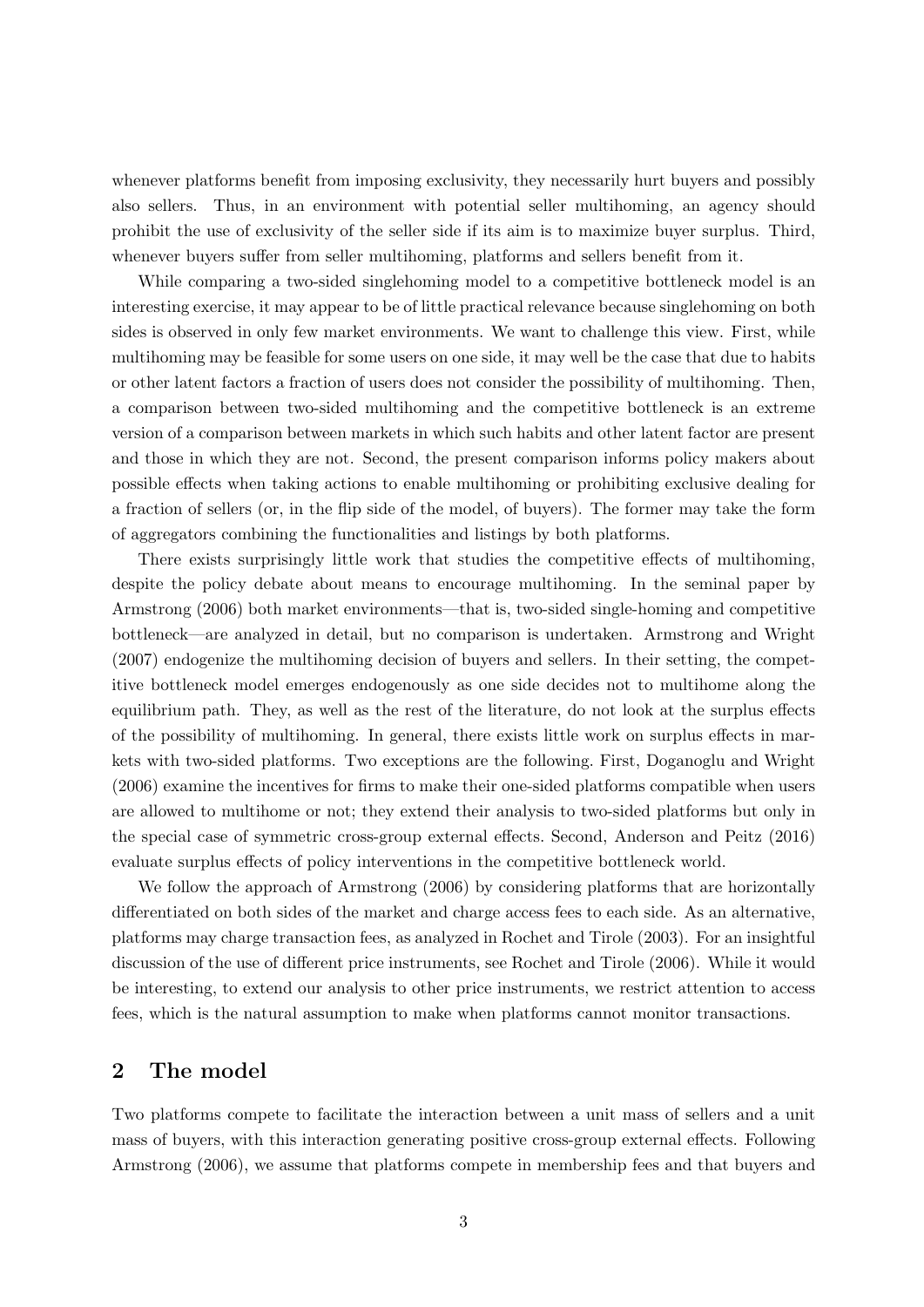sellers perceive them as horizontally differentiated. Horizontal differentiation is modeled in the Hotelling fashion: platforms are located at the extreme points of the unit interval and face constant costs  $c_s$  and  $c_b$  for each additional seller and buyer, respectively; sellers and buyers are uniformly distributed on this unit interval and incur an opportunity cost of visiting a platform that increases linearly in distance at rates  $\tau_s$  and  $\tau_b$ , respectively.

We assume the following form of interaction between buyers and sellers on a platform: buyers purchase one unit of the perfectly differentiated product offered by each seller who is active on the platform; each trade generates a benefit  $b_b$  for the buyer and a profit  $b_s$  for the seller.<sup>3</sup> Buyers and sellers also derive a stand-alone benefit from visiting a platform; we assume that these benefits are equal across platforms and we note them  $r_b$  and  $r_s$ . Letting  $n_b^i$  and  $n_s^i$  denote the mass of buyers and sellers active on platform i, and noting  $m_b^i$  and  $m_s^i$  the membership fees that platform i charges buyers and sellers, we can express buyer and seller surpluses of visiting platform i (gross of any opportunity cost) as

$$
v_s^i = r_s + n_b^i b_s - m_s^i
$$
 and  $v_b^i = r_b + n_s^i b_b - m_b^i$ .

We consider a two-stage game in which platforms  $i \in \{1, 2\}$  set membership fees on each side of the market,  $m_s^i$ ,  $m_b^i$ , simultaneously in stage 1 and buyers and sellers simultaneously make their subscription decisions in stage 2. We compare different settings for stage 2 according to whether participants in one or the other group choose at most one platform (i.e., to 'singlehome') or also have the option to be active on both platforms (i.e., to 'multihome'). We solve for subgameperfect equilibria and will restrict attention to parameter constellations such that both platforms will be active in equilibrium (we will provide precise assumptions below).

Before analyzing the two settings, we establish a result in the benchmark case where crossgroup external effects are zero—i.e.,  $b_b = b_s = 0$ . This result, which proves useful for the analysis to follow, is summarized in the next lemma.

**Lemma 1** In the absence of cross-group external effects, the price under multihoming is lower than the price under singlehoming on side g if the profit-maximizing solution has the property that not all participants multihome.

**Proof.** If participants on a particular side are singlehoming, we solve the standard Hotelling model and obtain  $c_q + \tau_q$  as equilibrium price on side  $g \in \{b, s\}$ , provided that there is full market coverage. This requires that  $r_g - \tau_g/2 - (c_g + \tau_g) > 0$  or, equivalently,  $r_g - c_g > (3/2)\tau_g$ holds. If participants are multihoming, their choice of buying from one platform is independent of the pricing of the other platform, and each platform solves a monopoly problem. Solving the first-order condition of profit maximization when the marginal consumer is in the interior of the [0, 1]-interval, we obtain the price  $(r_g + c_g)/2$ . At this price, the marginal consumer is indeed in the interior if  $r_g - \tau_g - (r_g + c_g)/2 < 0$ , which is equivalent to  $r_g - c_g < 2\tau_g$ . In this case,

<sup>&</sup>lt;sup>3</sup>It is assumed, quite realistically, that in a seller-buyer relationship, prices or terms of transaction are independent of the membership fee that applies to buyers and sellers.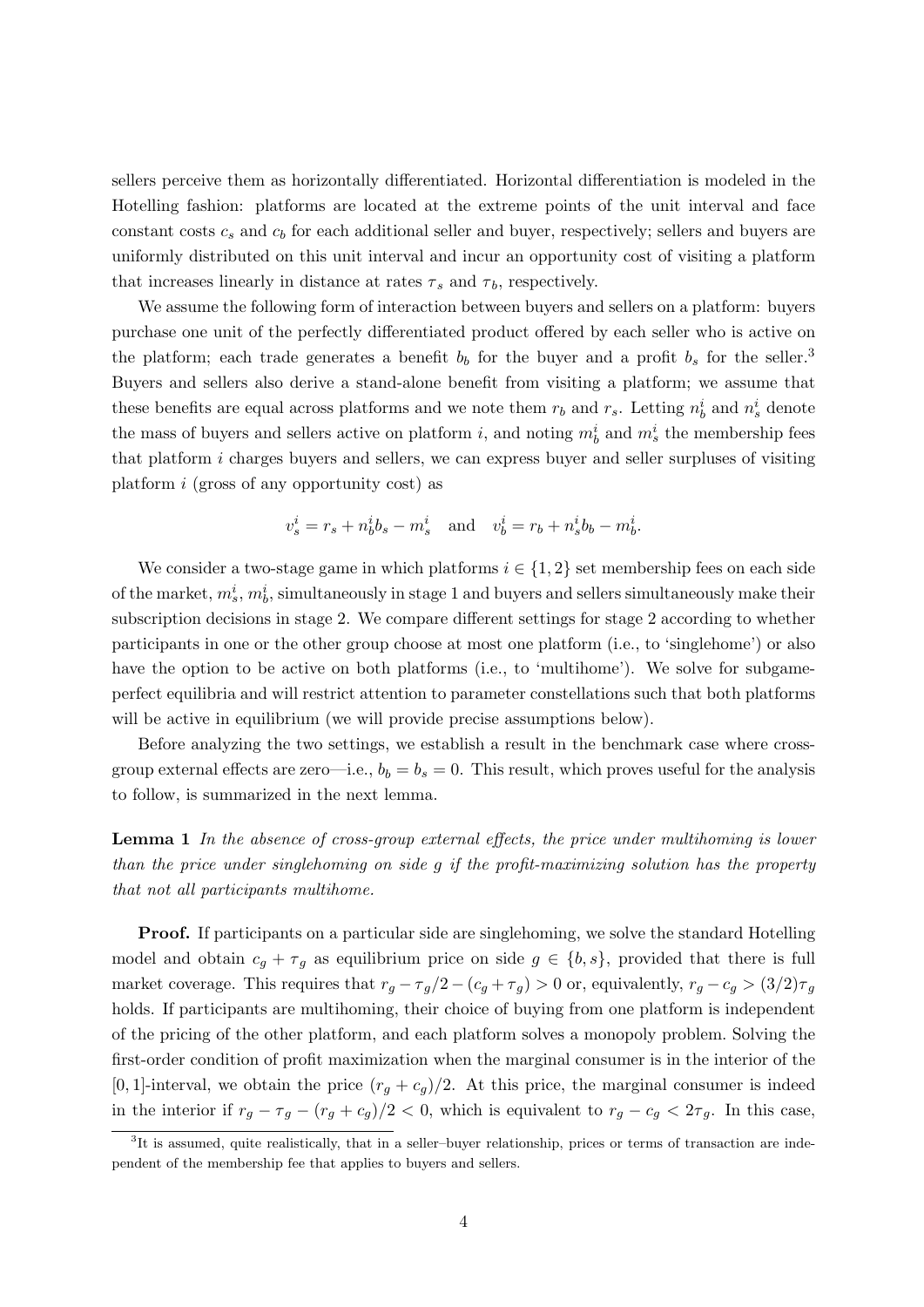the price under multihoming is less than under singlehoming if and only if  $(r_g + c_g)/2 < c_g + \tau_g$ or, equivalently,  $r_g - c_g < 2\tau_g$ . To summarize, for  $(3/2)\tau_g < r_g - c_g < 2\tau_g$ , the price under multihoming—which coincides with the monopoly price in a single-product monopoly problem is less than the price under singlehoming—which coincides with the standard Hotelling duopoly problem.

The reason for this at first glance counterintuitive result is that the firm faces a more elastic demand when the consumers' outside option is a constant rather than the competitor's offer (which becomes increasingly attractive when the firm wants to reach consumers located further away)—that is, the same price cut leads to a larger demand increase in the monopoly than in the duopoly setting.

# 3 Two-sided singlehoming

In this section we consider a market environment in which both sides of the market singlehome. Our aim is to characterize the equilibrium in which both platforms are active.<sup>4</sup>

If buyers and sellers singlehome, the seller and the buyer who are indifferent between the two platforms are respectively located at  $x_s$  and  $x_b$  such that  $v_s^1 - \tau_s x_s = v_s^2 - \tau_s (1 - x_s)$  and  $v_b^1 - \tau_b x_b = v_b^2 - \tau_b (1 - x_b)$ . It follows that  $n_s^1 = x_s$ ,  $n_s^2 = 1 - x_s$ ,  $n_b^1 = x_b$ , and  $n_b^2 = 1 - x_b$  and the total number of each side's agents on the two platforms adds up to 1:  $n_s^1 + n_s^2 = n_b^1 + n_b^2 = 1$ . Combining the indifference equations together with the expressions of  $v_s^i$  and  $v_b^i$ , we obtain the following expressions for the numbers of buyers and sellers at the two platforms:

$$
\begin{cases}\n n_s^i \left( n_b^i \right) = \frac{1}{2} + \frac{1}{2\tau_s} \left( (2n_b^i - 1)b_s - (m_s^i - m_s^j) \right), \\
 n_b^i \left( n_s^i \right) = \frac{1}{2} + \frac{1}{2\tau_b} \left( (2n_s^i - 1)b_b - (m_b^i - m_b^j) \right).\n\end{cases} \tag{1}
$$

Solving this linear equation system, we derive the equilibrium number of buyers and sellers at stage 2 as a function of the membership fees:

$$
\begin{array}{rcl} n^i_s(m^i_s,m^j_s,m^i_b,m^j_b) &=& \frac{1}{2} + \frac{b_s(m^j_b-m^i_b)+\tau_b(m^j_s-m^i_s)}{2(\tau_b\tau_s-b_b b_s)},\\ n^i_b(m^i_s,m^j_s,m^i_b,m^j_b) &=& \frac{1}{2} + \frac{b_b(m^j_s-m^i_s)+\tau_s(m^j_b-m^i_b)}{2(\tau_b\tau_s-b_b b_s)}. \end{array}
$$

Platform *i* chooses  $m_s^i$  and  $m_b^i$  to maximize  $\Pi^i = (m_s^i - c_s) n_s^i (\cdot) + (m_b^i - c_b) n_b^i (\cdot)$ . At the symmetric equilibrium  $(m_s^1 = m_s^2 \equiv m_s \text{ and } m_b^1 = m_b^2 \equiv m_b)$ , the first-order conditions can be written as

$$
\begin{cases}\nm_s = c_s + \tau_s - \frac{b_b}{\tau_b} (b_s + m_b - c_b), \\
m_b = c_b + \tau_b - \frac{b_s}{\tau_s} (b_b + m_s - c_s).\n\end{cases}
$$

The equilibrium membership fee for the sellers is equal to marginal costs plus the productdifferentiation term as in the standard Hotelling model, adjusted downward by the term  $\frac{b_b}{\tau_b}(b_s +$  $m_b-c_b$ ). As pointed out by Armstrong (2006), to understand this term, note from expression (1)

<sup>4</sup>Our analysis follows Armstrong (2006). A textbook treatment can be found in Belleflamme and Peitz (2015).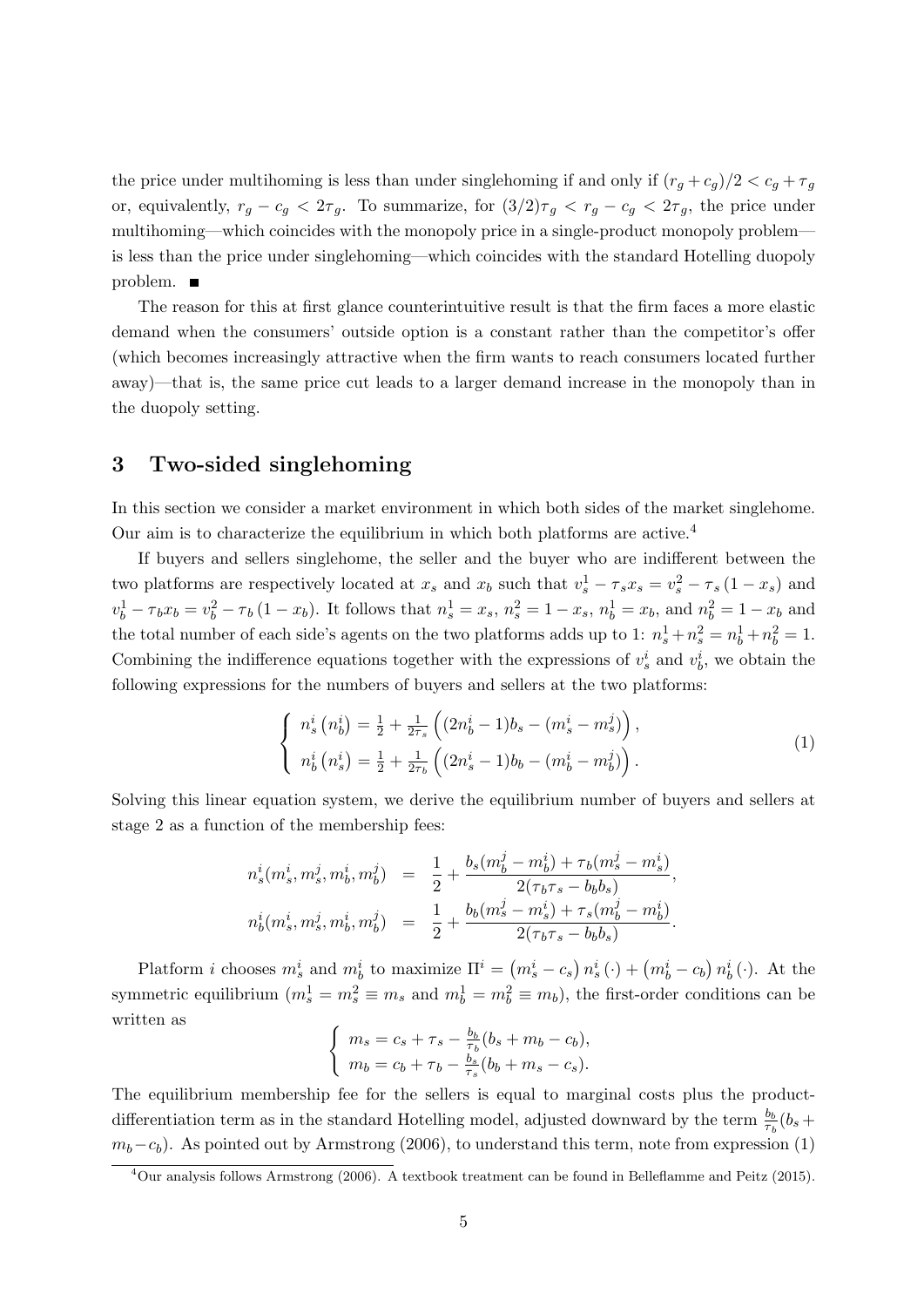that each additional seller attracts  $b_b/\tau_b$  additional buyers. These additional buyers allow the intermediary to extract  $b_s$  per seller without affecting the sellers' surplus. In addition, each of the additional  $b_b/\tau_b$  buyers generates a margin of  $m_b - c_b$  to the platform. Thus  $\frac{b_b}{\tau_b}(b_s + m_b - c_b)$ represents the value of an additional buyer to the platform. The same holds on the buyers' side.

Solving the system of first-order conditions (with full participation) gives explicit expressions for equilibrium membership fees (where the superscript  $2S$  denotes 'two-sided singlehoming'):

$$
m_s^{2S} = c_s + \tau_s - b_b
$$
 and  $m_b^{2S} = c_b + \tau_b - b_s$ .

We observe that the equilibrium membership fee for one group is equal to the usual Hotelling formulation (marginal cost plus transportation cost) adjusted downward by the cross-group external effect that this group exerts on the other group (see Armstrong, 2006).

As platforms set the same fees at equilibrium, the indifferent participants of both sides are located at 1/2, meaning that  $n_s^{2S} = n_b^{2S} = 1/2$ . It follows that in equilibrium, a seller and a buyer obtain, respectively, a surplus (gross of their transport cost) given by

$$
v_s^{2S} = h_s + \frac{1}{2}b_s - \tau_s + b_b
$$
 and  $v_b^{2S} = h_b + \frac{1}{2}b_b - \tau_b + b_s$ ,

where  $h_g \equiv r_g - c_g$  denotes the difference between the stand-alone benefit and the cost of accommodating a participant of side  $g \in \{b, s\}$ . Thus sellers' and buyers' aggregate surpluses are calculated respectively as

$$
PS^{2S} = v_s^{2S} - 2 \int_0^{\frac{1}{2}} \tau_s x dx = h_s - \frac{5}{4} \tau_s + \frac{1}{2} b_s + b_b,
$$
  

$$
CS^{2S} = v_b^{2S} - 2 \int_0^{\frac{1}{2}} \tau_b x dx = h_b - \frac{5}{4} \tau_b + \frac{1}{2} b_b + b_s.
$$

Finally, equilibrium profits are the same for both platforms and are computed as

$$
\Pi^{2S} = \frac{1}{2}(\tau_b + \tau_s - b_b - b_s).
$$

They are increasing in the degree of product differentiation on both sides of the market (as in the Hotelling model) and decreasing in the buyers' and sellers' surplus for each transaction, i.e., the magnitude of the cross-group external effects. The intuition for the latter result is the following: as cross-group external effects increase, platforms compete more fiercely to attract additional agents on each side as they become more valuable.

A series of conditions have to be met for the previous equilibrium to be valid. First, the second-order conditions of the profit-maximization program are  $\tau_b \tau_s > b_b b_s$  and  $4 \tau_b \tau_s > (b_b +$  $(b_s)^2$ . Both conditions require that the transportation cost parameters  $\tau_b$  and  $\tau_s$  (which measure the horizontal differentiation between the two platforms) are sufficiently large with respect to the gains from trade  $b_b$  and  $b_s$  (which measure the cross-group external effects). These conditions are also sufficient to have a unique and stable equilibrium in which both platforms are active. We check that the former condition makes sure that the number of members of one group at one platform,  $n_s^i(\cdot)$  or  $n_b^i(\cdot)$ , decreases not only with the membership fee that they have to pay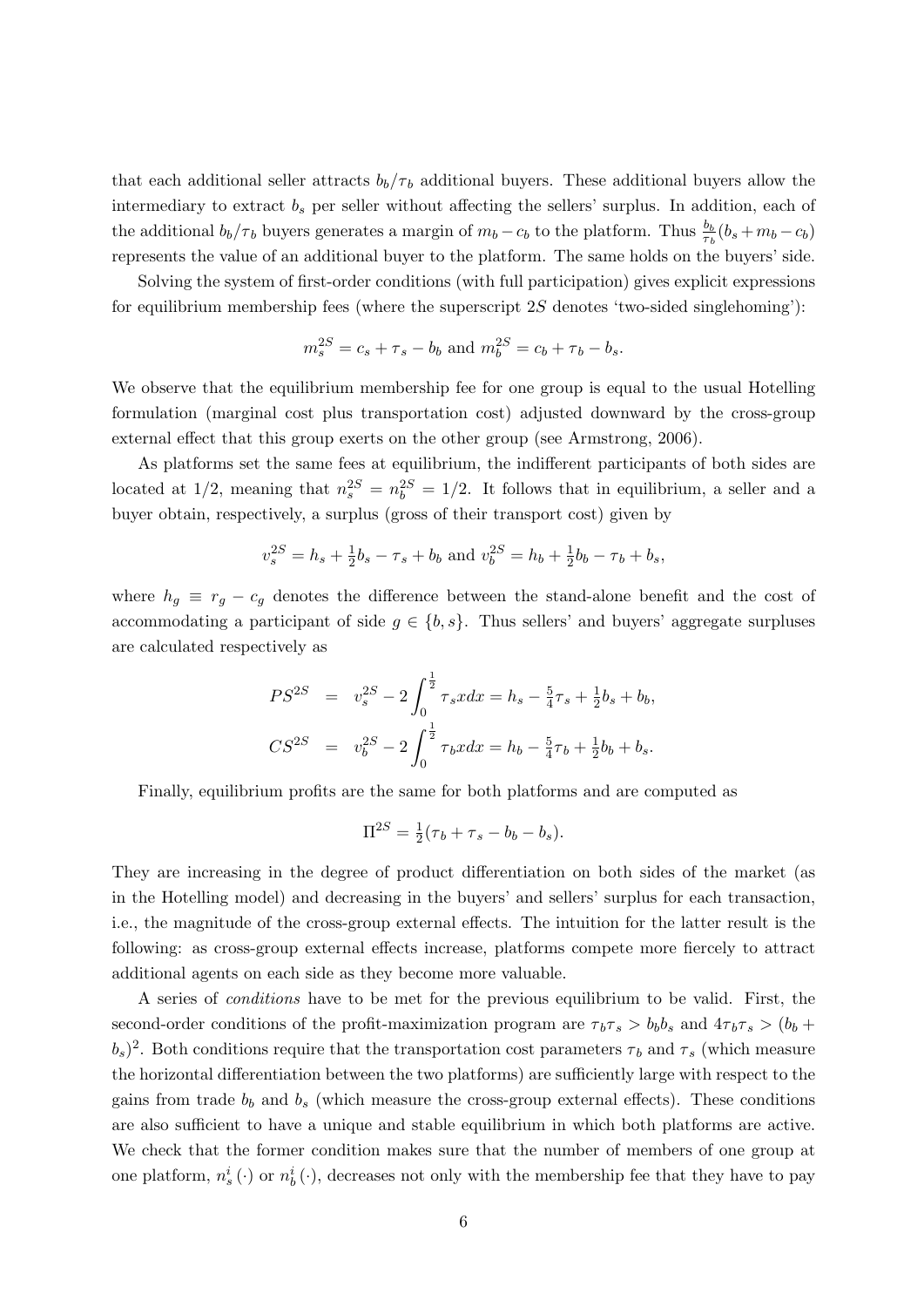but also with the membership fee that the other group has to pay on this platform.<sup>5</sup> We also observe that the latter condition is more restrictive than the former. Furthermore, we need to guarantee full participation on the two sides; that is, the indifferent participant on each side (located at 1/2) must have a positive net surplus at equilibrium: on the seller side,  $v_s^{2S} - \frac{1}{2}$  $\frac{1}{2}\tau_s > 0$ or  $2h_s > 3\tau_s - b_s - 2b_b$ ; on the buyer side  $v_b^{2S} - \frac{1}{2}$  $\frac{1}{2}\tau_b > 0$  or  $2h_b > 3\tau_b - b_b - 2b_s$ . In sum, we make the following set of assumptions for the two-sided singlehoming case.

Assumption 1 In the two-sided singlehoming case, parameters satisfy

$$
4\tau_b \tau_s > (b_b + b_s)^2
$$
 (Soc2S)  
\n
$$
2h_s > 3\tau_s - b_s - 2b_b
$$
 (FFs2S)  
\n
$$
2h_b > 3\tau_b - b_b - 2b_s
$$
 (FPb2S)

# 4 Multihoming on one side (competitive bottlenecks)

Suppose now that sellers have the possibility to multihome (i.e., to be active on both platforms at the same time), while buyers continue to singlehome. We assume that the decision whether to subscribe to one platform is independent of the decision whether to subscribe to the other platform. In particular, if a seller x is subscribed to both platforms his surplus is  $r_s + n_b^1 b_s$  $m_s^1 - \tau_s x + r_s + n_b^2 b_s - m_s^2 - \tau_s (1 - x) = 2r_s + b_s - \tau_s - (m_s^1 + m_s^2)$ , which is independent of his location. According to our assumption, a multihoming seller enjoys the stand-alone benefit on both platforms—i.e., platforms are symmetric but provide different services leading to standalone benefits that can be combined when multihoming.<sup>6</sup>

Sellers can be divided into three subintervals on the unit interval: those sellers located "on the left" register with platform 1 only, those located "around the middle" register with both platforms, and those located "on the right" register with platform 2 only. At the boundaries between these intervals,  $x_{i0}$ , we find the sellers who are indifferent between visiting platform i  $(i \in \{1,2\})$  and not visiting this platform. Their locations are found as, respectively,  $x_{10}$  such that  $r_s + n_b^1 b_s - m_s^1 = \tau_s x_{10}$ , and  $x_{20}$  such that  $r_s + n_b^2 b_s - m_s^2 = \tau_s (1 - x_{20})$ . We assume for now that  $0 < x_{20} < x_{10} < 1$  (we provide necessary and sufficient conditions below), so that  $n_s^1 = x_{10}$  and  $n_s^2 = 1 - x_{20}$ , with the multihoming sellers being located between  $x_{20}$  and  $x_{10}$ . As far as buyers are concerned, we have the same situation as in the previous section. The number of buyers and sellers visiting each platform are thus respectively given by

$$
n_b^i = \frac{1}{2} + \frac{b_b(n_s^i - n_s^j) - (m_b^i - m_b^j)}{2\tau_b}
$$
 and 
$$
n_s^i = \frac{r_s + n_b^i b_s - m_s^i}{\tau_s}.
$$

<sup>&</sup>lt;sup>5</sup>For stronger cross-group external effects and/or weaker horizontal differentiation (i.e., for  $b_b b_s > \tau_b \tau_s$ ), the number of agents on one platform would be an increasing function of their membership fee and the market would tip; i.e., all buyers and sellers would choose the same platform.

<sup>&</sup>lt;sup>6</sup>This assumption differs form Armstrong and Wright  $(2007)$  who assume that the services that give rise to the stand-alone utility are the same on both platforms. In Section 6, we propose a more general formulation by assuming that a multihoming seller enjoys a total stand-alone benefit equal to  $(1 + \rho) r_s$ , with  $0 \le \rho \le 1$ ; that is, we consider any situation between Armstrong and Wright's assumption ( $\rho = 0$ ) and our assumption ( $\rho = 1$ ).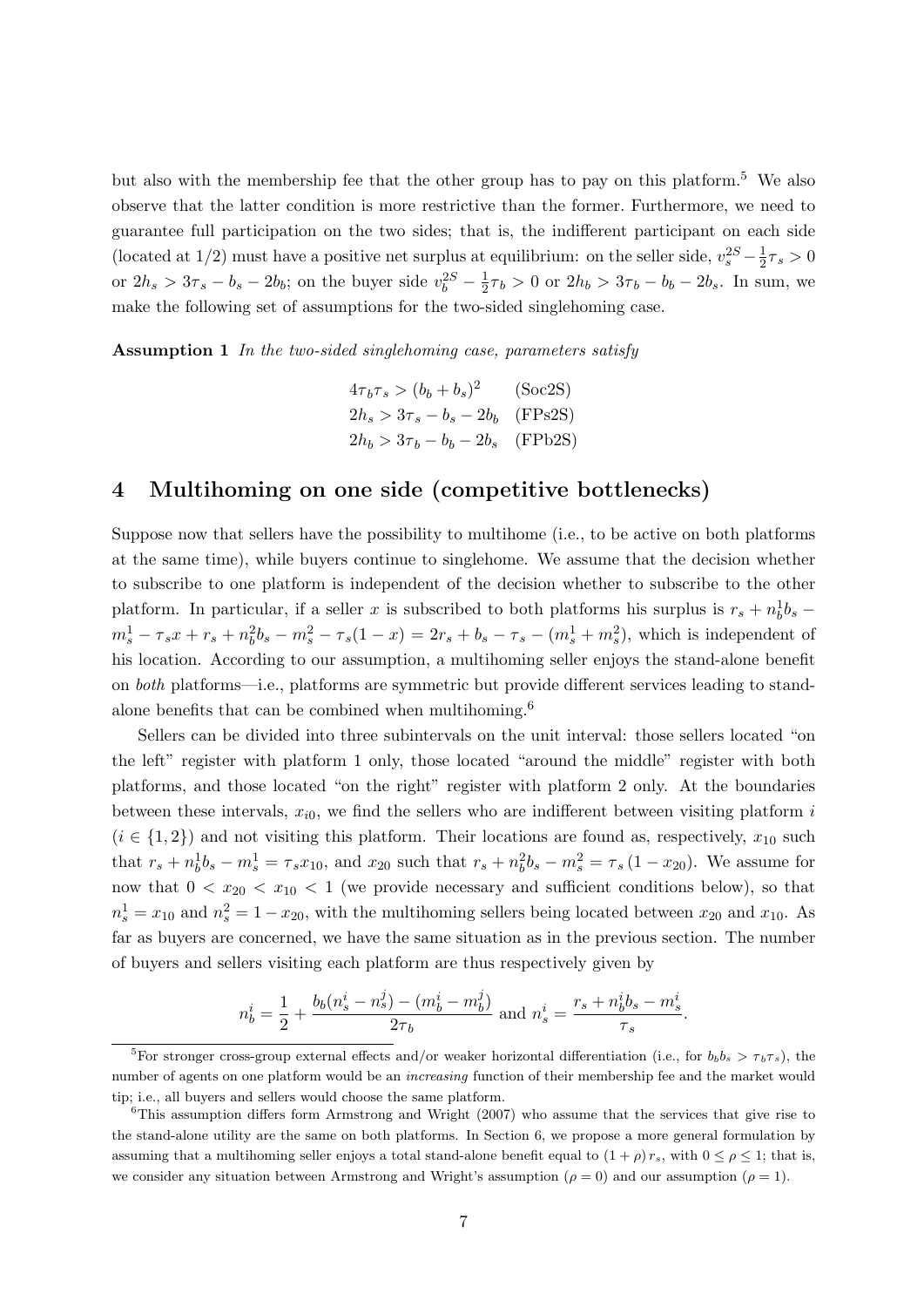Solving this system of four equations in four unknowns, we obtain buyers' and sellers' participation as a function of subscription fees and the parameters of the model,

$$
\left\{ \begin{array}{l} n_b^i = \frac{1}{2} + \frac{b_b(m_s^j - m_s^i) + \tau_s(m_b^j - m_b^i)}{2\left(\tau_b \tau_s - b_b b_s\right)}, \\ n_s^i = \frac{b_s}{\tau_s} \left( \frac{1}{2} + \frac{b_b(m_s^j - m_s^i) + \tau_s(m_b^j - m_b^i)}{2\left(\tau_b \tau_s - b_b b_s\right)} \right) + \frac{r_s - m_s^i}{\tau_s} \end{array} \right.
$$

.

The maximization problems of the two platforms are the same as above. Platform 1's best responses are implicitly defined by the first-order conditions, which can be expressed as

$$
m_b^1 = \frac{-(b_b + b_s) m_s^1 + b_b m_s^2 + \tau_s m_b^2 - b_s (b_b - c_s) + \tau_s (\tau_b + c_b)}{2\tau_s},
$$
  
\n
$$
m_s^1 = \frac{-(b_b + b_s) \tau_s m_b^1 + b_b b_s m_s^2 + b_s \tau_s m_b^2 - b_s b_b (b_s + c_s + 2r_s) + b_b \tau_s c_b + (b_s + 2c_s + 2r_s) \tau_b \tau_s}{2 (2\tau_b \tau_s - b_b b_s)}.
$$

Solving the previous system of equations, we find the equilibrium membership fees, which are equivalent for both platforms (with the superscript  $CB$  standing for 'competitive bottleneck'):

$$
\begin{array}{rcl}\nm_s^{CB} & = & \frac{1}{2} \left( r_s + c_s \right) + \frac{1}{4} (b_s - b_b), \\
m_b^{CB} & = & c_b + \tau_b - \frac{b_s}{4\tau_s} \left( b_s + 3b_b + 2r_s - 2c_s \right).\n\end{array}
$$

On the seller side, platforms have monopoly power. If the platform focused only on sellers, it would charge a monopoly price equal to  $(r_s + c_s)/2 + b_s/4$  (assuming that each seller would have access to half of the buyers and, therefore, would have a gross willingness to pay equal to  $b_s/2$ ). We observe that this price is adjusted downward by  $b_b/4$  when the cross-group effect that sellers exert on the buyer side is taken into account. Similarly, on the buyer side, platforms charge the Hotelling price,  $c_b + \tau_b$ , less a term that depends on the size of the cross-group effects and on the parameters characterizing the seller side  $(r_s, c_s, \text{ and } \tau_s)$ .

It is useful to compare price changes in the competitive bottleneck model to those in the twosided singlehoming model. We observe that the equilibrium membership fee for sellers is increasing in the strength of the cross-group effect in the competitive bottleneck model  $(\partial m_s^{CB}/\partial b_s > 0)$ , whereas it is constant in the two-sided singlehoming model. This is due to the monopoly pricing feature on the multihoming side. Everything else equal, if sellers are multihoming, the platform operators directly appropriate part of the rent generated on the multihoming side by setting higher membership fees. This is not the case in the singlehoming world, where the membership fee does not react to the strength of the network effect on the same side since platforms compete for sellers (and buyers).

At equilibrium, seller and buyer participation is

$$
n_b^{CB} = \frac{1}{2}
$$
 and  $n_s^{CB} = \frac{1}{4\tau_s} (b_b + b_s + 2h_s)$ .

This allows us to compute the equilibrium net surplus of sellers and buyers (gross of transportation cost and for one platform) as:

$$
v_s^{CB} = \frac{1}{4}(b_b + b_s + 2h_s),
$$
  
\n
$$
v_b^{CB} = \frac{1}{4\tau_s}(b_b^2 + 4b_s b_b + b_s^2 + 2(b_b + b_s) h_s) + h_b - \tau_b.
$$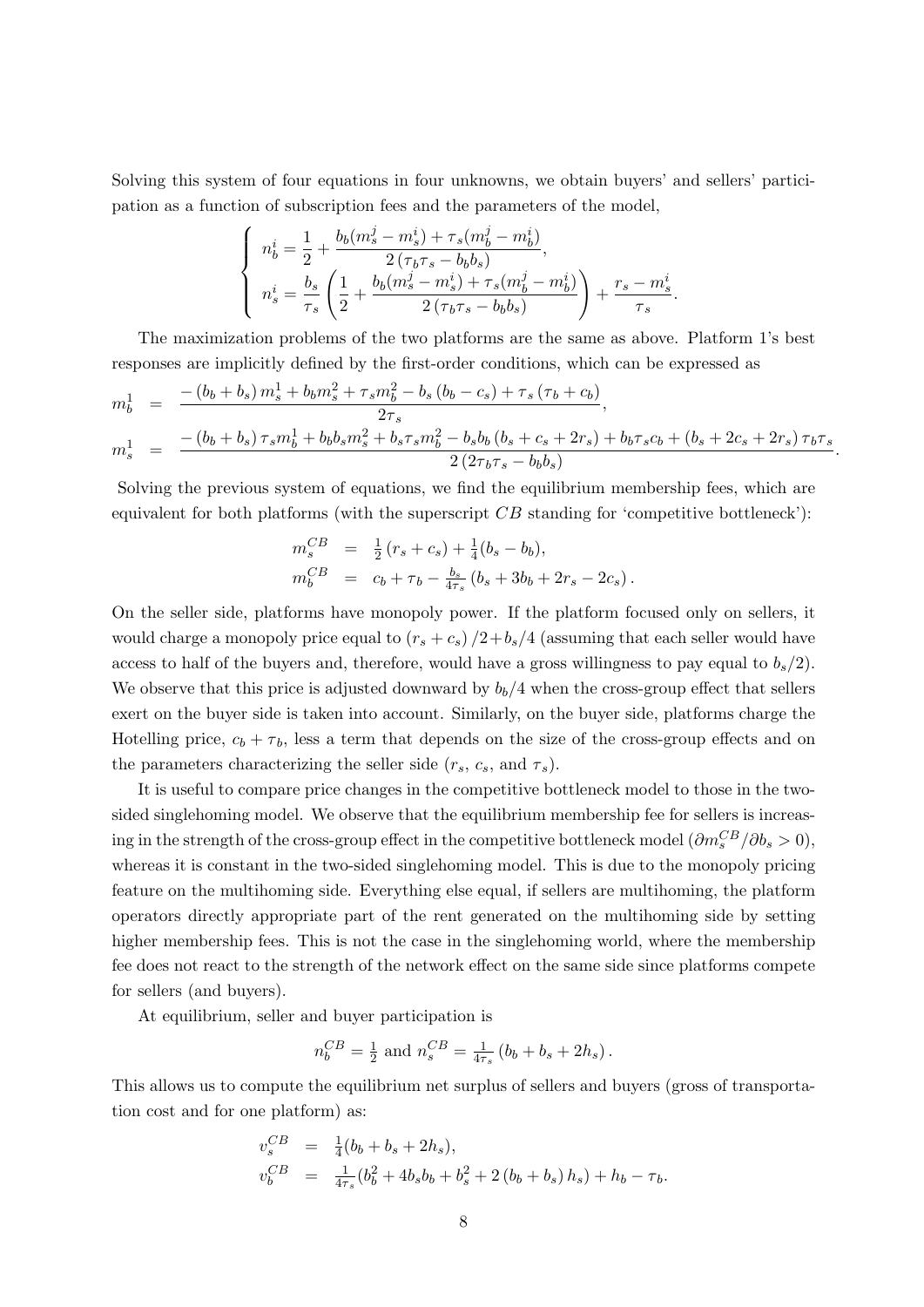Note that  $v_s^{CB}$  is the per-platform seller's surplus (gross of transport costs).<sup>7</sup> We observe that  $v_s^{CB}$  and  $v_b^{CB}$  are increasing in the net gain of the other side and in the net gain of the own side. Aggregated over all buyers, in equilibrium, buyers' surplus is

$$
CS^{CB} = v_b^{CB} - 2 \int_0^{1/2} \tau_b x dx = \frac{1}{4\tau_s} ((b_b + b_s) (b_b + b_s + 2h_s) + 2b_b b_s) + h_b - \frac{5}{4} \tau_b.
$$

Aggregated over all sellers, in equilibrium, sellers' surplus is computed as (using the definitions of  $n_s^{CB}$  and  $v_s^{CB}$ ):

$$
PS^{CB} = \int_0^{1-n_s^{CB}} (v_s^{CB} - \tau_s x) dx + \int_{1-n_s^{CB}}^{n_s^{CB}} (2v_s^{CB} - \tau_s) dx + \int_{n_s^{CB}}^1 (v_s^{CB} - \tau_s (1-x)) dx
$$
  
=  $\frac{1}{\tau_s} (v_s^{CB})^2 = \frac{1}{16\tau_s} (b_b + b_s + 2h_s)^2$ .

We observe that the aggregated seller surplus is decreasing in the degree of platform differentiation on the seller side, increasing in the stand-alone benefit on the seller side, and increasing in cross-group external effects on both sides.

The platforms' equilibrium profits are

$$
\Pi^{CB} = \frac{1}{16\tau_s} (8\tau_b \tau_s - (b_b + b_s)^2 - 4b_b b_s + 4h_s^2).
$$

As above, a set of conditions need to be satisfied for this equilibrium to hold. The secondorder conditions are here  $\tau_b \tau_s > b_b b_s$  and  $8\tau_b \tau_s > (b_b + b_s)^2 + 4b_b b_s$ , the second condition being more stringent than the first. Note that the latter condition implies that even if platforms do not offer stand-alone utilities  $(h_s = r_s - c_s = 0)$ , equilibrium profits are strictly positive. These conditions also guarantee that a unique and stable equilibrium exists in which both platforms share the market—in short, *sharing equilibrium*. We also impose that some (but not all) sellers multihome at equilibrium (if some sellers multihome, this also implies that all sellers participate). This is the case if  $1/2 < n_s^{CB} < 1$ , which is equivalent to  $2\tau_s < b_s + b_b + 2h_s < 4\tau_s$ . Finally, all buyers must be willing to participate; i.e.,  $r_b + n_s^{CB}b_b - m_b^{CB} - \frac{1}{2}$  $\frac{1}{2}\tau_b > 0$  which is equivalent to  $4\tau_s h_b + 2(b_b + b_s) h_s > 6(\tau_s \tau_b - b_s b_b) - (b_b - b_s)^2$ . We collect all these conditions in the following assumption.

Assumption 2 In the competitive bottleneck case (with multihoming sellers), parameters satisfy

| $8\tau_b\tau_s > (b_b + b_s)^2 + 4b_b b_s$                                            | (SocCB) |
|---------------------------------------------------------------------------------------|---------|
| $2h_s > 2\tau_s - b_s - b_b$                                                          | (FPsCB) |
| $2h_s < 4\tau_s - b_s - b_b$                                                          | (ShsCB) |
| $4\tau_s h_b + 2(b_b + b_s) h_s > 6(\tau_s \tau_b - b_s b_b) - (b_b - b_s)^2$ (FPbCB) |         |
|                                                                                       |         |

<sup>&</sup>lt;sup>7</sup>Sellers located between  $1-n_s^{CB}$  and  $n_s^{CB}$  multihome and, therefore, earn a surplus of  $2v_s^{CB}$ . On the other hand,  $v_s^{CB}$  is the surplus earned by the sellers located between 0 and  $1 - n_s^{CB}$ , who choose to visit platform 1 only, and by the sellers located between  $n_s^{CB}$  and 1, who choose to visit platform 2 only.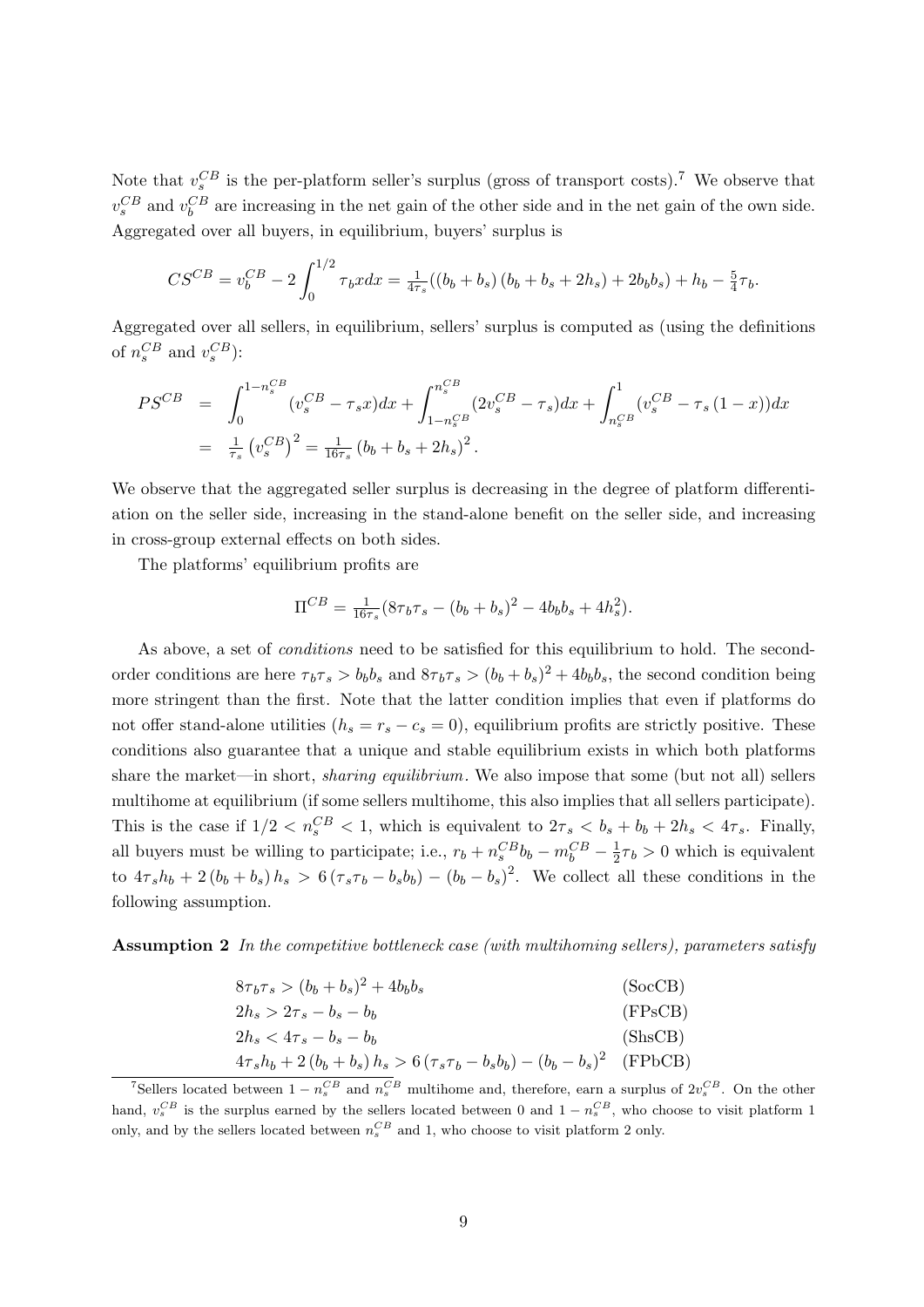Comparing conditions in Assumptions 1 and 2, we note the following. First, the secondorder conditions are less demanding in the competitive bottleneck case than in the two-sided singlehoming case; that is, if (Soc2S) is satisfied, so is (SocCB). Second, for  $\tau_s > b_b$ , full participation of sellers is guaranteed in the competitive bottleneck case if full participation is guaranteed in the two-sided singlehoming case; that is, if (FPs2S) is met, then so is (FPsCB).

# 5 Singlehoming vs. multihoming

In this section, we compare the sharing equilibrium of the two previous environments. Thus, the sets of assumptions 1 and 2 have to hold. Regrouping them, we impose:<sup>8</sup>

$$
\begin{cases}\n4\tau_b \tau_s > (b_b + b_s)^2 \\
h_b > \max\left\{\frac{1}{2} (3\tau_b - b_b - 2b_s), \frac{1}{4\tau_s} \left(6(\tau_s \tau_b - b_s b_b) - (b_b - b_s)^2 - 2(b_b + b_s) h_s\right)\right\} \\
h_s^{\min} \equiv \max\left\{\frac{1}{2} (2\tau_s - b_s - b_b), \frac{1}{2} (3\tau_s - b_s - 2b_b), 0\right\} < h_s < h_s^{\max} \equiv \frac{1}{2} (4\tau_s - b_s - b_b)\n\end{cases}
$$

To start with, we ask when a sharing equilibrium can be supported in the two environments. The relevant assumption regarding the relationship between platform differentiation and cross-group external effects is (Soc2S) with two-sided singlehoming market and (SocCB) in the competitive bottleneck market. As mentioned above, the former implies the latter. This confirms the claims that a sharing equilibrium is more "likely" to arise in a competitive bottleneck environment than in a two-sided singlehoming environment. Conversely, a dominant platform is less likely to emerge once multihoming is allowed on one side. We now examine in turn the prices, the platform profits, and the surpluses of the participants.

#### 5.1 Prices

We recall that in the model in which sellers multihome, platforms hold an exclusive access to their set of singlehoming buyers (the 'bottleneck'), which makes buyers valuable to extract profits on the seller side. Platforms then set monopoly prices on the multihoming side and low (and possibly even negative prices) on the singlehoming side, as has been pointed out by Armstrong (2006). In other words, we expect platforms to compete fiercely for buyers (singlehomers) and, in return, to milk sellers (multihomers). Hence, we may expect lower prices on the buyer side and higher prices on the seller side when compared to the two-sided singlehoming model. We call this the 'bottleneck effect'.

However, prices charged to sellers in the competitive bottleneck model may be low to start with and competition may well afford positive margins in the two-sided singlehoming environment. As stated in the following lemma, it depends on the parameters whether sellers pay a lower prices in the competitive bottleneck model. Comparing prices, the bottleneck effect does not necessarily dominate (there are parameter configurations that satisfy all our assumptions

<sup>&</sup>lt;sup>8</sup>It is the third line—linking the values of  $h_s$ ,  $\tau_s$ ,  $b_s$ , and  $b_b$ —that will be crucial to derive our results. Given the values of these parameters, it is always possible to find values of  $h_b$  and  $\tau_b$  that satisfy the first two lines.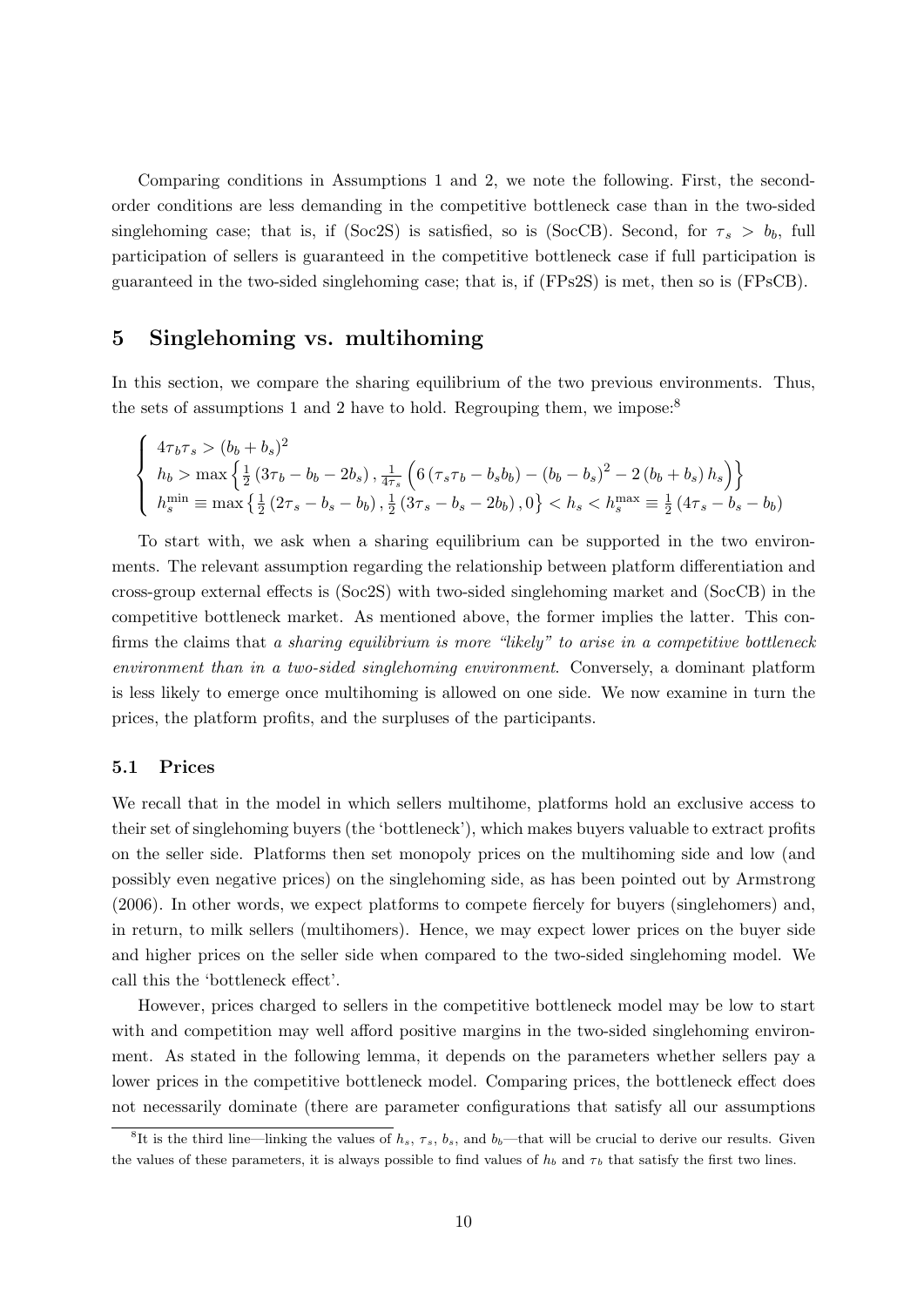for either case). In addition, when moving from singlehoming to multihoming on one side, prices on both sides of the market always move in opposite directions.

Lemma 2 Allowing sellers to multihome increases the fee paid by sellers and decreases the fee paid by buyers,  $m_s^{CB} > m_s^{2S}$  and  $m_b^{CB} < m_b^{2S}$ , if and only if  $2h_s + b_s + b_b > 4\tau_s - 2b_b$ . The opposite happens—that is,  $m_s^{CB} > m_s^{2S}$  and  $m_b^{CB} < m_b^{2S}$ —if and only if the left-hand and the right-hand side of the inequality are reversed—that is,  $2h_s + b_s + b_b < 4\tau_s - 2b_b$ . Both cases are compatible with the conditions imposed on the parameters in Assumptions 1 and 2.

Proof. The proof follows directly from computing the difference between the seller and the buyer fees in the two cases:

$$
m_s^{CB} - m_s^{2S} = \frac{1}{2} (r_s + c_s) + \frac{1}{4} (b_s - b_b) - (c_s + \tau_s - b_b)
$$
  
\n
$$
= \frac{1}{4} [(2h_s + b_s + b_b) - (4\tau_s - 2b_b)],
$$
  
\n
$$
m_b^{CB} - m_b^{2S} = c_b + \tau_b - \frac{b_s}{4\tau_s} (3b_b + b_s + 2r_s - 2c_s) - (c_b + \tau_b - b_s)
$$
  
\n
$$
= \frac{b_s}{4\tau_s} [(4\tau_s - 2b_b) - (2h_s + b_s + b_b)].
$$

As for the compatibility with Assumptions 1 and 2, we recall that conditions (FPs2S), (FPsCB) and (ShsCB) impose that  $\max\{2\tau_s, 3\tau_s - b_b\} < 2h_s + b_s + b_b < 4\tau_s$ . Clearly,  $4\tau_s - 2b_b <$  $4\tau_s$ . Moreover, if  $\tau_s > b_b$ , then  $4\tau_s - 2b_b > \max\{2\tau_s, 3\tau_s - b_b\}$ .

Based on the intuition that sellers have to pay monopoly prices in the competitive bottleneck model and that platforms compete in this case fiercely on the multihoming side, we would consider  $m_s^{CB} > m_s^{2S}$  and  $m_b^{CB} < m_b^{2S}$  as the "natural" outcome. However, as we have shown in Lemma 1 for the case with no cross-group external effects, under our assumption that some but not all sellers multihome if this option is available, the monopoly price (corresponding to the competitive bottleneck model) must be lower than the duopoly price (corresponding to the two-sided singlehoming model). This is because when not all sellers multihome, a drop in the fee on the seller side is more effective to expand the number of sellers when they are multihoming (in which case, the offer of a platform competes against the outside option, just as in the monopoly problem) instead of singlehoming (in which case, the offer of a platform competes against the rival's offer, just as in the standard duopoly problem). This result still holds in the borderline case in which only sellers are subject to a positive cross-group external effect  $(b_s > 0 \text{ and } b_b = 0)$ : we indeed check that  $m_s^{CB} - m_s^{2S} = \frac{1}{4}$  $\frac{1}{4}(2h_s + b_s - 4\tau_s) < 0$  by virtue of condition (ShsCB), which becomes  $2h_s < 4\tau_s - b_s$  in this particular case. It follows that the "natural" outcome can occur only if the buyers' utility increases with the number of sellers  $(b<sub>b</sub> > 0)$ .

#### 5.2 Platform incentives

What are the platforms' incentives regarding single- vs multihoming? This is not a rhetorical question, as platforms may be able to use non-price strategies to prevent participants from multihoming. For instance, a platform may impose exclusivity on sellers and, thus, force them to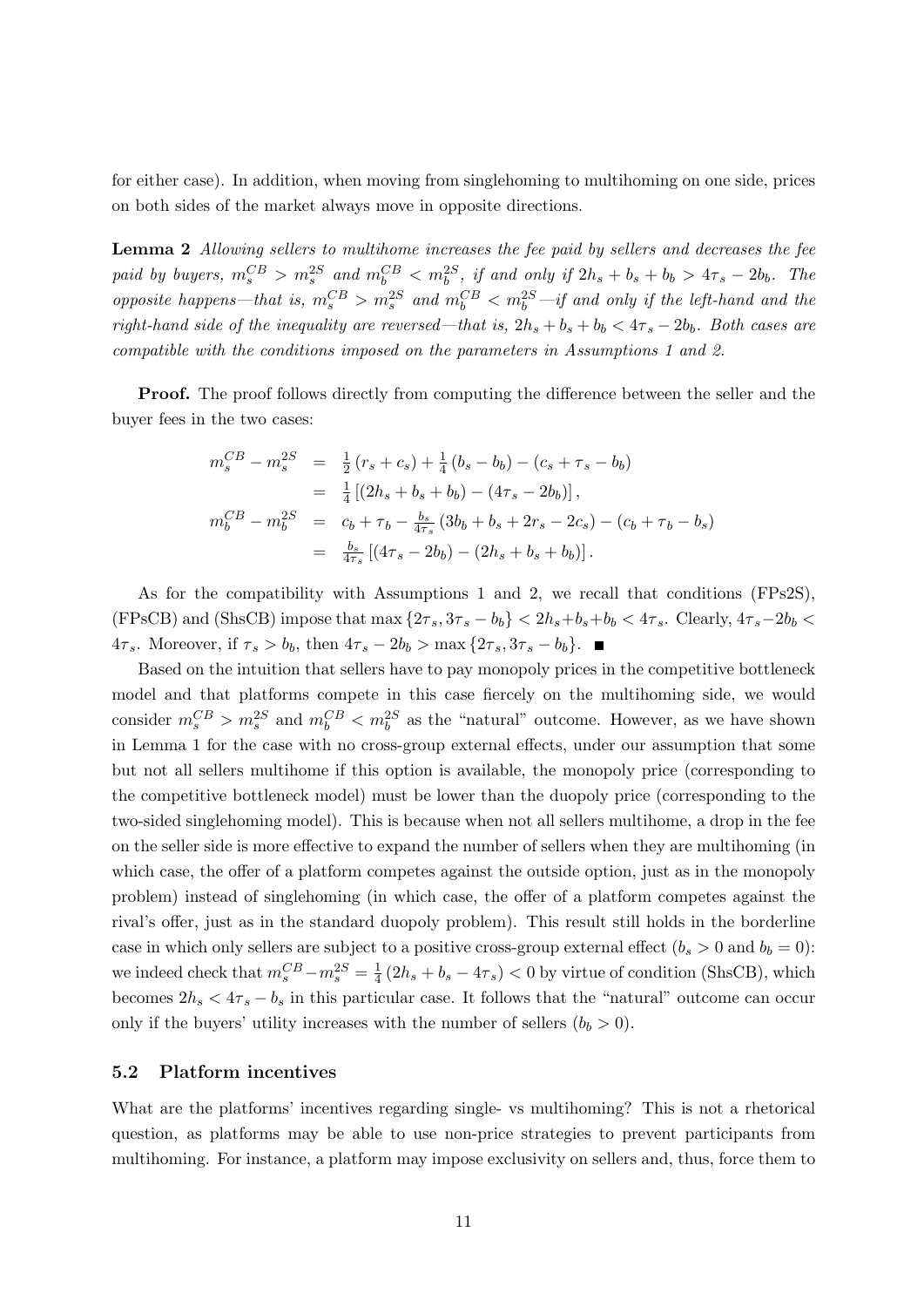become singlehomers. How do platform profits depend on exclusivity? To answer this question, we compare equilibrium profits:

$$
\Pi^{CB} - \Pi^{2S} = [ (m_b^{CB} - c_b) n_b^{CB} + (m_s^{CB} - c_s) n_s^{CB} ] - [ (m_b^{2S} - c_b) n_b^{2S} + (m_s^{2S} - c_s) n_s^{2S} ]
$$
  
=  $\frac{1}{2} (m_s^{CB} - m_s^{2S}) (1 - \frac{b_s}{\tau_s}) + (n_s^{CB} - \frac{1}{2}) (m_s^{CB} - c_s).$ 

where the second line uses our previous results, namely  $n_b^{CB} = n_b^{2S} = n_s^{2S} = \frac{1}{2}$  $\frac{1}{2}$ ,  $n_s^{CB} > 1/2$ and  $m_b^{CB} - m_b^{2S} = -(b_s/\tau_s) (m_s^{CB} - m_s^{2S})$ . We see that if, for instance, sellers pay a higher fee in the competitive bottleneck case and this fee is larger than marginal cost  $(m_s^{CB} > m_s^{2S})$ and  $m_s^{CB} > c_s$ ) while  $\tau_s > b_s$ , then all terms are positive, meaning that platforms make higher profits when sellers can multihome. Conversely, still in the case where  $\tau_s > b_s$ , if platforms subsidize sellers in the competitive bottleneck case  $(m_s^{CB} < c_s)$  and set a lower fee than in the two-sided singlehoming case  $(m_s^{CB} < m_s^{2S})$ , then all terms are negative and platforms prefer to prevent sellers from multihoming.

To formalize this intuition, we use the values of  $m_s^{CB}$ ,  $m_s^{2S}$  and  $n_s^{CB}$  to compute

$$
\Pi^{CB} - \Pi^{2S} = \frac{4h_s^2 + 8(b_b + b_s)\tau_s - 8\tau_s^2 - (b_b^2 + 6b_b b_s + b_s^2)}{16\tau_s}
$$

.

A sufficient condition for  $\Pi^{CB} > \Pi^{2S}$  is  $8(b_b + b_s)\tau_s - 8\tau_s^2 - (b_b^2 + 6b_b b_s + b_s^2) > 0$  (as we assume  $h_s > 0$ ). This polynomial in  $\tau_s$  has two positive roots,  $(b_b + b_s)/2 \pm \sqrt{2(b_b - b_s)/4}$ , and is positive if  $\tau_s$  is comprised between the two roots. Otherwise, we have that

$$
\Pi^{CB} < \Pi^{2S} \Leftrightarrow h_s < \frac{1}{2} \sqrt{8\tau_s^2 - 8\left(b_b + b_s\right)\tau_s + \left(b_b^2 + 6b_b b_s + b_s^2\right)} \equiv h_s^{\Pi}.
$$

Recalling that  $2h_s < 4\tau_s - b_b - b_s$  according to condition (ShsCB), we observe that the latter inequality is always satisfied if  $\tau_s < \sqrt{b_b b_s/2}$ .<sup>9</sup> We record our results in the following lemma.

Lemma 3  $If -$ √  $2 |b_b - b_s| < 4\tau_s - 2b_b - 2b_s < 1$ √  $2 |b_b - b_s|$ , then platforms are always willing to allow sellers to multihome. In contrast, if  $\tau_s < \sqrt{b_b b_s/2}$ , then platforms are always willing to prevent sellers from multihoming. Outside this regions of parameters, platforms prefer to allow sellers to multihome if and only if  $h_s > h_s^{\Pi}$ .

#### 5.3 Participants' surpluses

In this subsection we compare the aggregate surplus of buyers and sellers in the two environments. In particular, we want to know to whether buyers' and sellers' preferences aligned or misaligned regarding the multihoming of sellers. Our previous discussion about equilibrium fees points at a major source of misalignment, as fees move in opposite directions: when sellers pay lower fees in the competitive bottleneck case, buyers pay lower fees in the two-sided singlehoming case, and vice versa. However, participants also care about the number of agents of the other

<sup>&</sup>lt;sup>9</sup>It is readily checked that  $\tau_s < \sqrt{b_b b_s/2} < \min\{(b_b + b_s)/2 - \sqrt{2}(b_b - b_s)/4, (b_b + b_s)/2 + \sqrt{2}(b_b - b_s)/4\}.$ Recall also that parameters must satisfy condition (Soc2S), i.e.,  $4\tau_b\tau_s > (b_b + b_s)^2$ , which can be rewritten as  $2\tau_s^2 > ((b_b + b_s)^2/(2\tau_b))^2$ . This condition is compatible with  $\tau_s < \sqrt{b_b b_s/2}$  as long as  $\tau_b > (b_b + b_s)^2/(2\sqrt{b_b b_s})$ .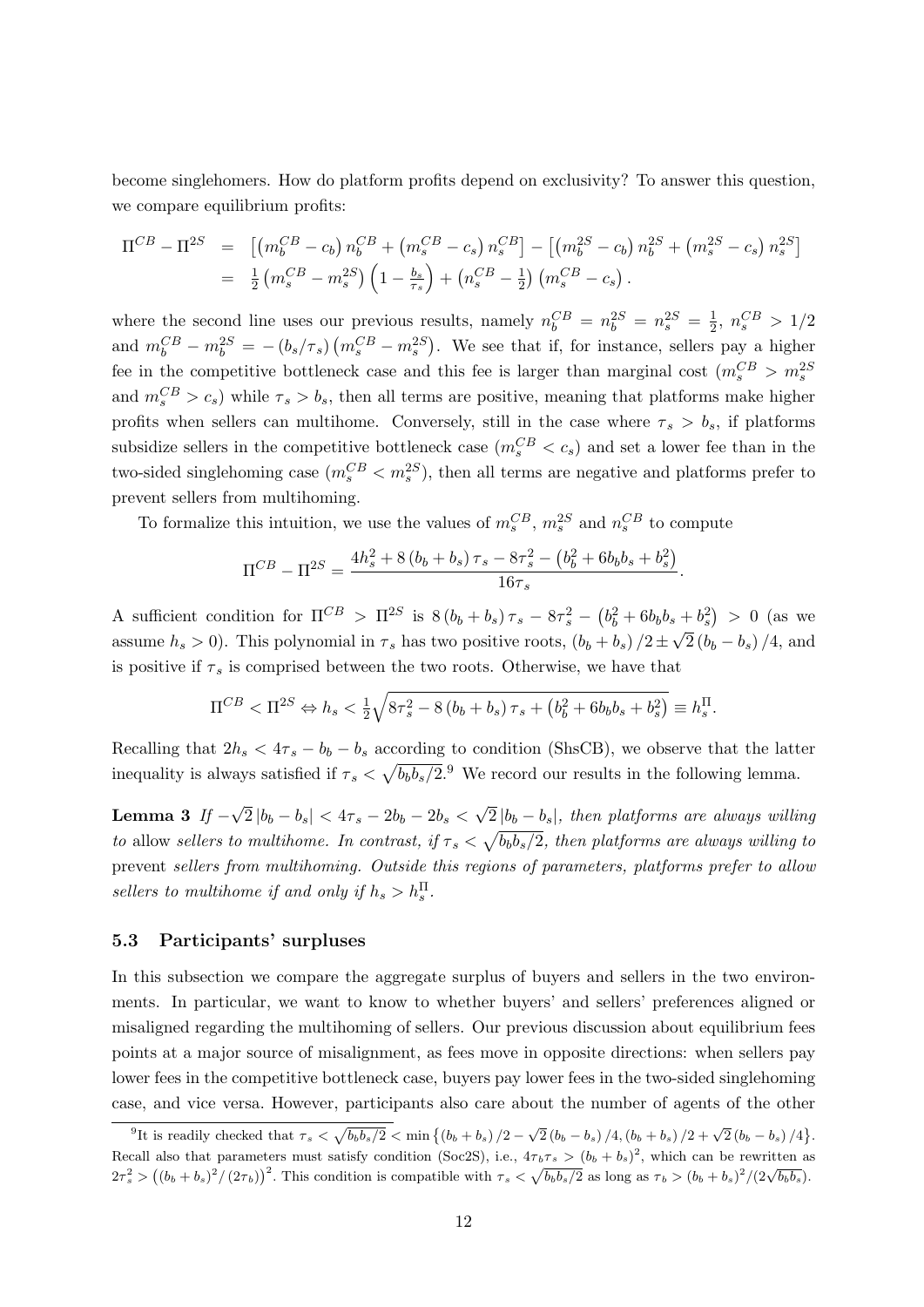group they can interact with, and these numbers also differ in the two environments. First, as  $n_s^{CB} > 1/2$ , there are more sellers active on a platform under multihoming than under singlehoming, thus adding value to participation on the buyer side. Second, multihoming sellers have access to all buyers, which may positively affect their surplus (even if they pay twice the fees and the transportation costs). Thus, we need to examine how the effects of price and participation balance one another.

**Buyers.** For buyers, we have  $v_b^{CB} - v_b^{2S} = (n_s^{CB} - 1/2)b_b - (m_b^{CB} - m_b^{2S})$ . The first term is the participation effect and is clearly positive, as multihoming brings more sellers on each platform; the second is the price effect and, as we have seen above, it can be either negative (if  $m_b^{CB} > m_b^{2S}$ ) or positive. At the aggregate level,  $CS^{CB} = v_b^{CB} - \tau_b/4$  and  $CS^{2S} = v_b^{2S} - \tau_b/4$ imply that  $CS^{CB} - CS^{2S} = v_b^{CB} - v_b^{2S}$ . Using the definition of  $n_s^{CB}$  and the expression derived above for  $m_b^{CB} - m_b^{2S}$ , we can write

$$
CS^{CB} - CS^{2S} = \left[\frac{1}{4\tau_s} \left(2h_s + b_b + b_s\right) - \frac{1}{2}\right] b_b - \frac{b_s}{4\tau_s} \left[\left(4\tau_s - 2b_b\right) - \left(2h_s + b_s + b_b\right)\right].
$$

It is clear that the participation effect (the first term) increases with the strength of the crossgroup effect that sellers exert on buyers  $(b<sub>b</sub>)$ , and with the equilibrium number of sellers in the competitive bottleneck case, which is itself an increasing function of  $h_s$  and a decreasing function of  $\tau_s$  (more sellers decide to multihome when their intrinsic benefits are larger and when transportation costs are smaller). It can be checked that an increase in  $b_b$  or  $h_s$ , or a decrease in  $\tau_s$  also reduce the importance of the price effect (the second term), thereby making it unambiguously more likely that  $CS^{CB} > CS^{2S}$ .<sup>10</sup>

Developing the previous expression, we find

$$
CS^{CB}>CS^{2S}\Leftrightarrow h_s>\frac{4\tau_s-b_s-b_b}{2}-b_b\frac{b_s+\tau_s}{b_s+b_b}\equiv h_s^b.
$$

It is readily checked that the latter inequality is more likely to be satisfied when  $b_b$  increases or when  $\tau_s$  decreases, which confirm our previous intuition. Recall that conditions (FPs2S), (FPsCB) and (ShsCB), together with  $h_s > 0$ , impose

$$
h_s^{\min} \equiv \max \left\{ \frac{1}{2} \left( 2\tau_s - b_s - b_b \right), \frac{1}{2} \left( 3\tau_s - b_s - 2b_b \right), 0 \right\} < h_s < h_s^{\max} \equiv \frac{1}{2} \left( 4\tau_s - b_s - b_b \right).
$$

It is clear that  $h_s^b$  is less than the upper bound. Hence, there always exist admissible values of  $h_s$ that are sufficiently large for consumers to prefer that sellers be allowed to multihome. However, parameters may be such that  $h_s^b$  is also less than the lower bound, implying that buyers prefer sellers to multihome for any admissible value of  $h_s$ . This is so, for instance, if  $b_b > b_s$ , i.e., if buyers value more the interaction with sellers than vice versa. We formalize these findings in the next lemma (which is proved in Appendix 8.1).

**Lemma 4** If  $b_b > b_s$  or if  $b_s > b_b$  and  $\tau_s < (b_b^2 + 4b_bb_s + b_s^2) / (2(b_b + 2b_s)) \equiv \tau_s^{\min}$ , then buyers are always better off when sellers are allowed to multihome  $(CS^{CB} > CS^{2S})$ . Otherwise (i.e.,

<sup>&</sup>lt;sup>10</sup>The net effect of a change in  $b_s$  is ambiguous.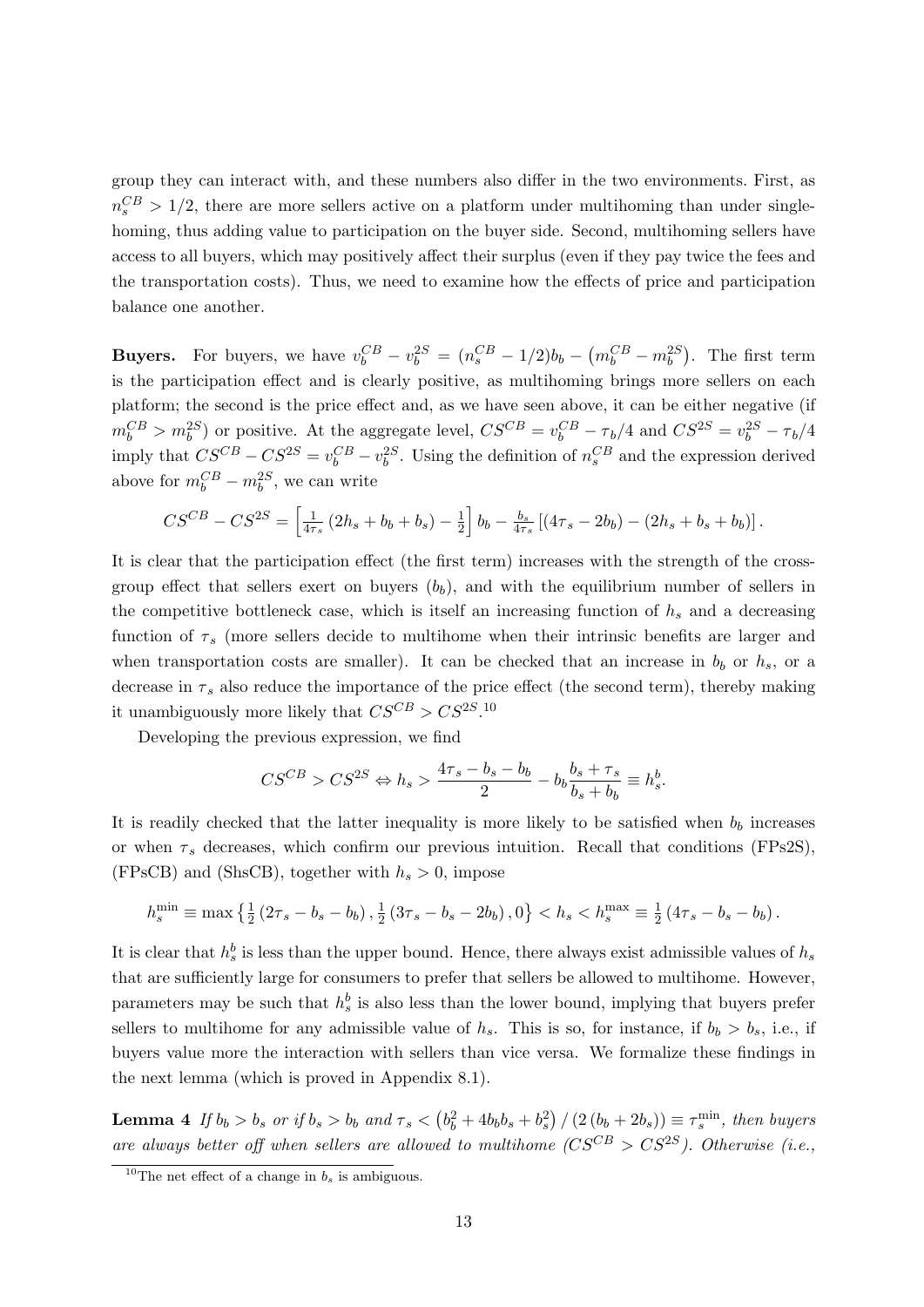${\it for}\ b_s>b_b\ {\it and}\ \tau_s>\tau_s^{\rm min}),\ {\it they}\ may\ prefer\ that\ sellers\ be\ forced\ to\ singlehome\ (CS^{2S}>CS^{CB})$ for small values of  $h_s = r_s - c_s$  (i.e., for  $h_s^{\min} < h_s < h_s^b$ ).

In summary, Lemma 4 shows that we can expect consumers to welcome the possibility for sellers to multihome, because it gives them access to a larger set of sellers with whom they can interact, and it may even lead platforms to charge them lower fees. This is all the more likely that they value a lot the presence of sellers and that sellers find it profitable to multihome. We provide sufficient conditions for this to be only possible outcome. However, it may happen that platforms charge higher fees to buyers when sellers multihome than when they singlehome, and that this negative price effect outweighs the positive participation effect—if this is the case, buyers prefer that platforms actually prevent seller multihoming.

**Sellers.** For singlehoming sellers, we have  $v_s^{CB} - v_s^{2S} = m_s^{2S} - m_s^{CB}$ ; here, there is no participation effect, as buyers equally split between the two platforms in both environments; and we have seen above that the price difference can go both ways. As for multihoming sellers, we focus on the one located at the middle of the Hotelling line for whom the surplus difference is equal to  $2v_s^{CB} - \tau_s - (v_s^{2S} - \tau_s/2) = r_s + (b_s - \tau_s)/2 - (2m_s^{CB} - m_s^{2S})$ . Developing the latter expression, we find that this seller is better off in the competitive bottleneck environment than in the singlehoming environment if and only if  $\tau_s > b_b$ <sup>11</sup>

At the aggregate level, we recall the expressions derived in Sections 3 and 4:

$$
PS^{CB} = \frac{1}{\tau_s} (v_s^{CB})^2 = \frac{1}{16\tau_s} (b_b + b_s + 2h_s)^2,
$$
  
\n
$$
PS^{2S} = v_s^{2S} - \frac{1}{4}\tau_s = h_s - \frac{5}{4}\tau_s + \frac{1}{2}b_s + b_b.
$$

It follows that

$$
PS^{CB} > PS^{2S} \Leftrightarrow 4h_s^2 - 4(4\tau_s - b_b - b_s)h_s + 20\tau_s^2 - 8(2b_b + b_s)\tau_s + (b_b + b_s)^2 > 0.
$$

If  $\tau_s > 2b_b$ , this polynomial in  $h_s$  has no real root in which case it can be shown that it is positive everywhere, meaning that  $PS^{CB} > PS^{2S}$ . Otherwise, for  $\tau_s < 2b_b$ , the polynomial has two real roots. The larger roots is equal to  $\frac{1}{2}(4\tau_s - b_s - b_b) + \sqrt{\tau_s (2b_b - \tau_s)}$ . Recalling that our parameter restrictions impose that  $h_s < h_s^{\max} = \frac{1}{2}$  $\frac{1}{2}(4\tau_s - b_s - b_b)$ , we immediately see that this root lies above the upper bound of the admissible range. As for the lower root, we denote it

$$
h_s^s \equiv \frac{1}{2} \left( 4\tau_s - b_s - b_b \right) - \sqrt{\tau_s \left( 2b_b - \tau_s \right)}.
$$

As established in the following lemma (see Appendix 8.2 for the formal proof), the inequality  $h_s^s > h_s^{\text{min}}$  must hold unless  $\tau_s$  is sufficiently small. Then, we have that  $PS^{CB} > PS^{2S}$  for  $h_s < h_s^s$ and  $PS^{CB} < PS^{2S}$  otherwise. In the cases in which  $h_s^s < h_s^{\min}$ , we have that  $PS^{CB} < PS^{2S}$  for all admissible parameter configurations.

 $11$ Recall that under this condition, full participation of sellers is guaranteed in the competitive bottleneck case if full participation is guaranteed in the two-sided singlehoming case—i.e., condition (FPs2S) implies condition (FBsCP).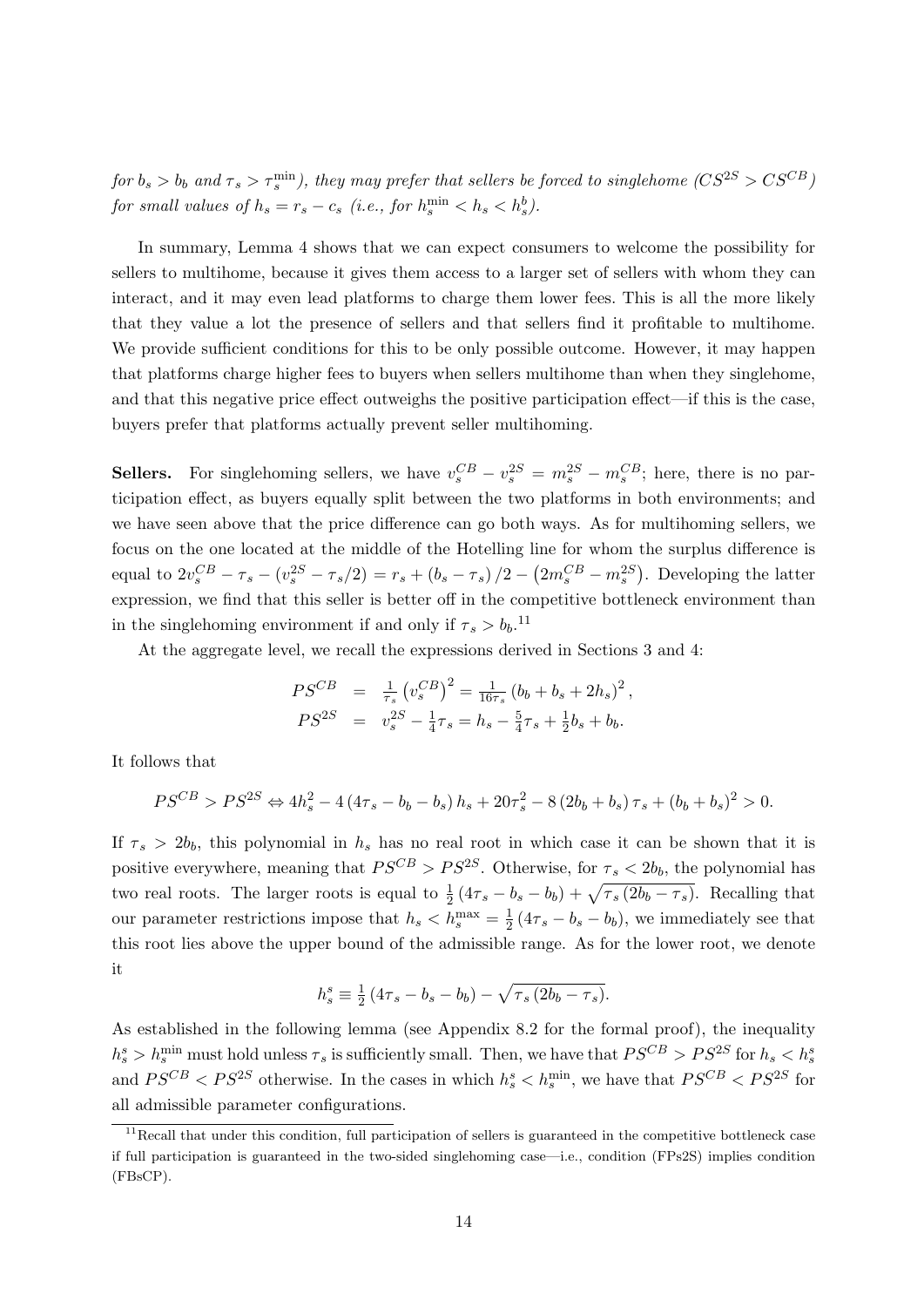**Lemma 5** If  $\tau_s > 2b_b$ , then sellers are always better off when they are allowed to multihome  $(PS^{CB} > PS^{2S})$ . In contrast, for sufficiently small values of  $\tau_s$ , sellers are always better off when they are prevented from multihoming  $(PS^{CB} < PS^{2S})$ . For intermediate values of  $\tau_s$ , sellers prefer to multihome if  $h_s < h_s^s$ , and to singlehome otherwise.

According to Lemma 5, sellers' preferences regarding multihoming crucially depend on the ratio between the degree of platform differentiation,  $\tau_s$ , and the strength of cross-group effects that sellers exert on buyers,  $b_b$ : the larger this ratio—that is, the larger  $\tau_s$  and/or the smaller  $b_b$ —the more likely it is that sellers are better off in the competitive bottleneck case. This stands in sharp contrast with what we observed for buyers, who are more likely to prefer that sellers singlehome when  $\tau_s$  increase and/or  $b_b$  decrease. Thus, we have identified here an important source of divergence between the preferences of buyers and sellers. However, this does not exclude the existence of parameter configurations such that buyers and sellers agree, as we discuss in the following subsection.

#### 5.4 Surplus comparisons: The complete picture

To close this section, we superimpose the results of Lemmas 3–5, so as to measure the extent to which platforms, buyers and sellers agree or disagree with respect to the benefits from seller multihoming. There are a priori eight possible scenarios. In the next proposition, we eliminate three of them by proving a clear divergence between buyers on one side, and sellers and platforms on the other side (the proof is relegated to Appendix 8.3).

**Proposition 1** Whenever buyers prefer that sellers be forced to singlehome  $(CS^{2S} > CS^{CB})$ , both sellers and platforms prefer the opposite  $(PS^{CB} > PS^{2S} \text{ and } \Pi^{CB} > \Pi^{2S}).$ 

Proposition 1 leaves us with four other scenarios. The first two scenarios correspond to the conventional wisdom:  $CS^{CB} > CS^{2S}$  and  $PS^{2S} > PS^{CB}$ ; that is, the possibility of multihoming is beneficial for the side that continues to singlehome, but harmful for the side that is allowed to multihome. Then, platforms may have higher profits in either environment: they will please sellers if they choose to impose exclusivity, and please buyers otherwise.

In the last two scenarios, both buyers and sellers are better off in the competitive bottleneck environment:  $CS^{CB} > CS^{2S}$  and  $PS^{CB} > PS^{2S}$ . Again, platforms may prefer one or the other environment. Here, if they impose exclusivity (which can only occur if  $b_b > b_s$ ), they hurt both groups; otherwise, the possibility of multihoming for sellers is welfare improving as it makes all parties better off. We summarize our findings in the next proposition.

**Proposition 2** (1) Whenever platforms find it preferable to impose exclusivity, they necessarily hurt at least one group of participants. (2) It is possible that buyers, sellers and platforms are all better off when sellers are allowed to multihome.

Proof. The first part directly follows from Proposition 1, as buyers and sellers never agree that exclusivity would make them all better off. To show the existence of the other configurations, we build numerical examples. First, take  $b_b > b_s$  and  $\tau_s > 2b_b$ , so that respectively buyers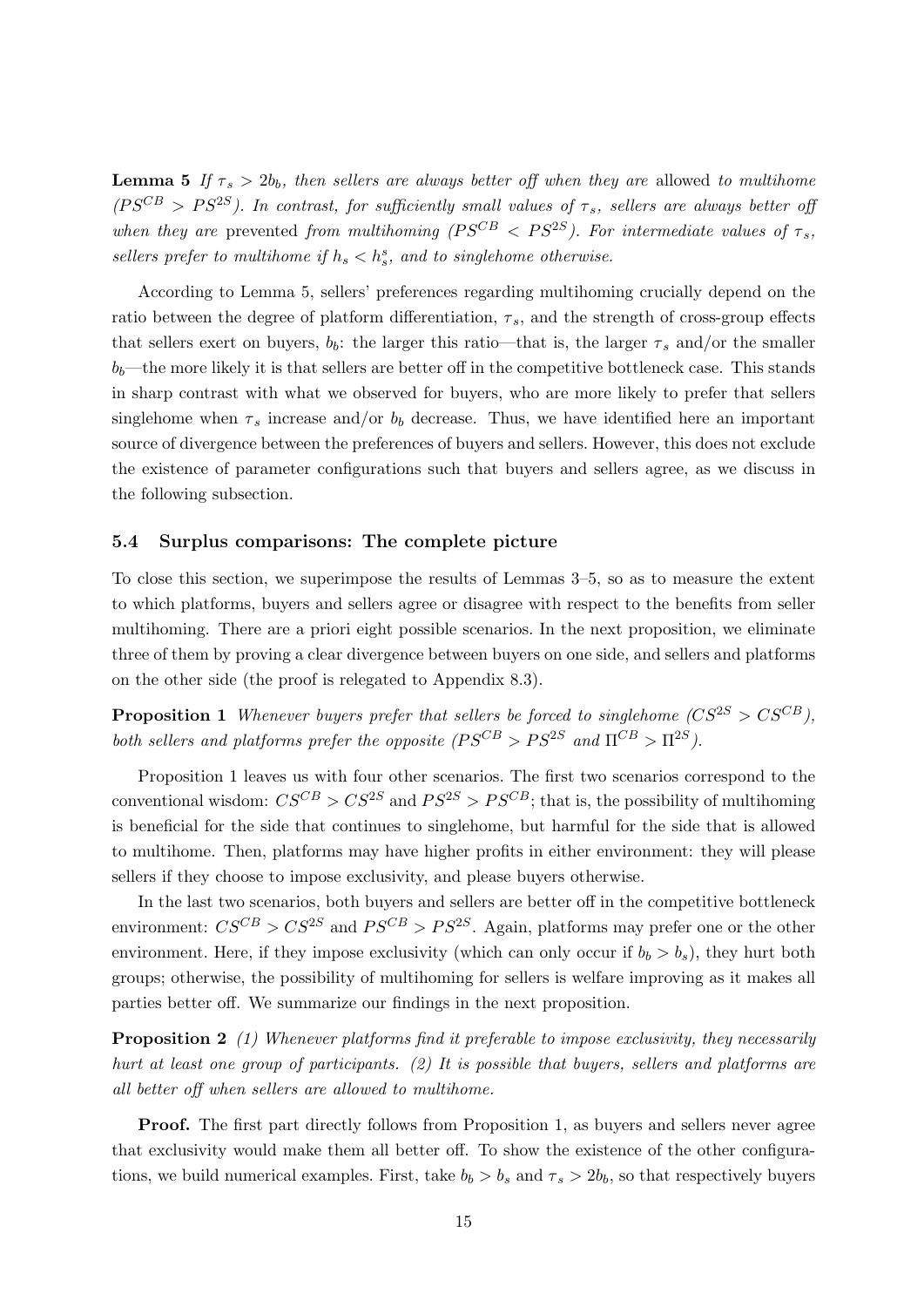and sellers always prefer the competitive bottleneck environment. Set  $b_b = 40$ ,  $b_s = 10$  and  $\tau_s = 85$ . Then, we have  $h_s^{\Pi} = 83.516$  while  $h_s^{\text{min}} = 82.5$  and  $h_s^{\text{max}} = 145$ . For  $h_s = 83$ , we check that  $\Pi^{CB} - \Pi^{2S} = -43/170 < 0$ , in which case platforms would impose exclusivity, thereby hurting both buyers and sellers. In contrast, for  $h_s = 85$ , we have  $\Pi^{CB} - \Pi^{2S} = 25/34 > 0$ , in which case all parties agree that the competitive bottleneck environment is preferable.

We summarize our results in Table 1 and Figure 1. Table 1 shows the five possible combinations of preferences for the three parties—buyers, sellers, and platforms ('CP' indicates a preference for the competitive bottleneck case, '2S' for the two-sided singlehoming case). In the last column of the table, we indicate the zones of Figure 1 that correspond to the various combinations (the left panel corresponds to the case in which  $b_b > b_s$  and the right panel, to the case in which  $b_s > b_b$ ).

| <b>Buyers</b> |    |    | Sellers Platforms Zones in Figure 1 |
|---------------|----|----|-------------------------------------|
| CВ            | 2S | 2S | 1, 5                                |
| CB            | 2S | CВ | 2, 6                                |
| CВ            | CВ | CВ | 3, 7                                |
| CВ            | CВ | 2S |                                     |
| 2S            |    |    |                                     |



Table 1. Preferred market environments

Figure 1: Surplus effects of seller multihoming

We conclude that without further information, a competition authority or regulator cannot know whether allowing multihoming on one side (with the other side singlehoming) leads to higher or lower net surpluses on either side. It is, therefore, a priori not possible to say whether the side that changes its behavior from singlehoming to multihoming (or reverse) benefits or suffers from this change of behavior.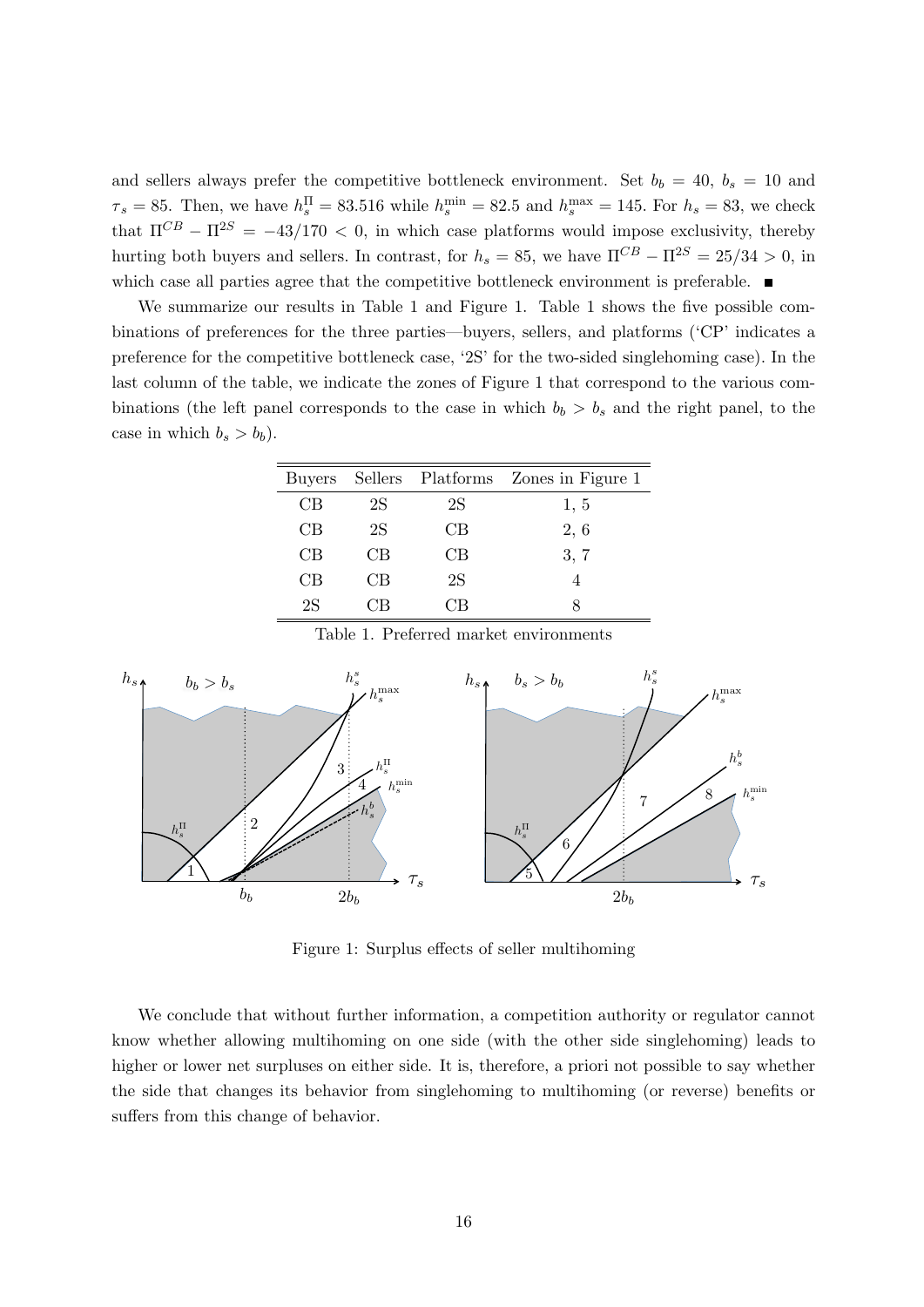### 6 Extension: Stand-alone benefits when multihoming

We propose here a more general formulation of the competitive bottleneck problem by assuming that a multihoming seller enjoys a total stand-alone benefit equal to  $(1 + \rho) r_s$ . We let the parameter  $\rho$  take any value between 0 and 1 to cover any situation regarding the services that give rise to the stand-alone utility. At one extreme ( $\rho = 1$ ), we have the case considered so far in this paper: platforms provide completely differentiated services. At the other extreme  $(\rho = 0)$ , we have the case analyzed by Armstrong and Wright (2007): platforms provide exactly the same services, so that joining a second platform does not generate any extra stand-alone benefit. In this section, we consider the whole spectrum between these two extremes. Our goal is to show that our results still hold under this more general formulation and that our main message is even reinforced—that is, the conventional wisdom about the effects of multihoming cannot be trusted. As the analysis follows the same steps as in Section 4, we skip most of the developments.

**Derivation of equilibrium.** The sellers who are indifferent between visiting platform  $i$  ( $i \in$ {1, 2}) and visiting both platforms are now identified by

$$
x_{1m} = 1 - \frac{1}{\tau_s} \left(\rho r_s + n_b^2 b_s - m_s^2\right)
$$
 and  $x_{2m} = \frac{1}{\tau_s} \left(\rho r_s + n_b^1 b_s - m_s^1\right)$ .

As above, we assume that  $0 < x_{1m} < x_{2m} < 1$ , so that  $n_s^1 = x_{2m}$  and  $n_s^2 = 1 - x_{1m}$ . Noting that nothing changes for buyers, we can proceed in the same way as in Section 4: we solve for buyers' and sellers' participation levels and then use these expressions to derive the platforms' profits as functions of the four fees. Solving the systems of the four first-order conditions, we find the following equilibrium fees and equilibrium participation, where  $h_{s,\rho}$  stands for  $\rho r_s - c_s$ (note that  $h_{s,\rho} = h_s = r_s - c_s$  for  $\rho = 1$ ):

$$
m_b^{cb} = c_b + \tau_b - \frac{b_s}{4\tau_s} (b_s + 3b_b + 2h_{s,\rho}),
$$
  
\n
$$
m_s^{cb} = c_s + \frac{1}{2}h_{s,\rho} + \frac{1}{4} (b_s - b_b),
$$
  
\n
$$
n_b^{cb} = \frac{1}{2} \text{ and } n_s^{cb} = \frac{1}{4\tau_s} (b_b + b_s + 2h_{s,\rho}).
$$

From there, we can compute the equilibrium net surplus of sellers and buyers (gross of transportation costs) as:

$$
v_s^{sh} = \frac{1}{4} (b_b + b_s) + \frac{1}{2} ((2 - \rho) r_s - c_s),
$$
  
\n
$$
v_s^{mh} = \frac{1}{2} (b_b + b_s) + (r_s - c_s),
$$
  
\n
$$
v_b^{cb} = \frac{1}{4\tau_s} (b_b^2 + 4b_s b_b + b_s^2 + 2 (b_b + b_s) h_{s,\rho}) + h_b - \tau_b,
$$

where  $v_s^{sh}$  denotes the surplus for singlehoming sellers (i.e., sellers located between 0 and  $1-n_s^{cb}$ , who choose to visit platform 1 only, and sellers located between  $n_s^{cb}$  and 1, who choose to visit platform 2 only) and  $v_s^{mh}$  the surplus for multihoming sellers (i.e., sellers located between  $1-n_s^{ct}$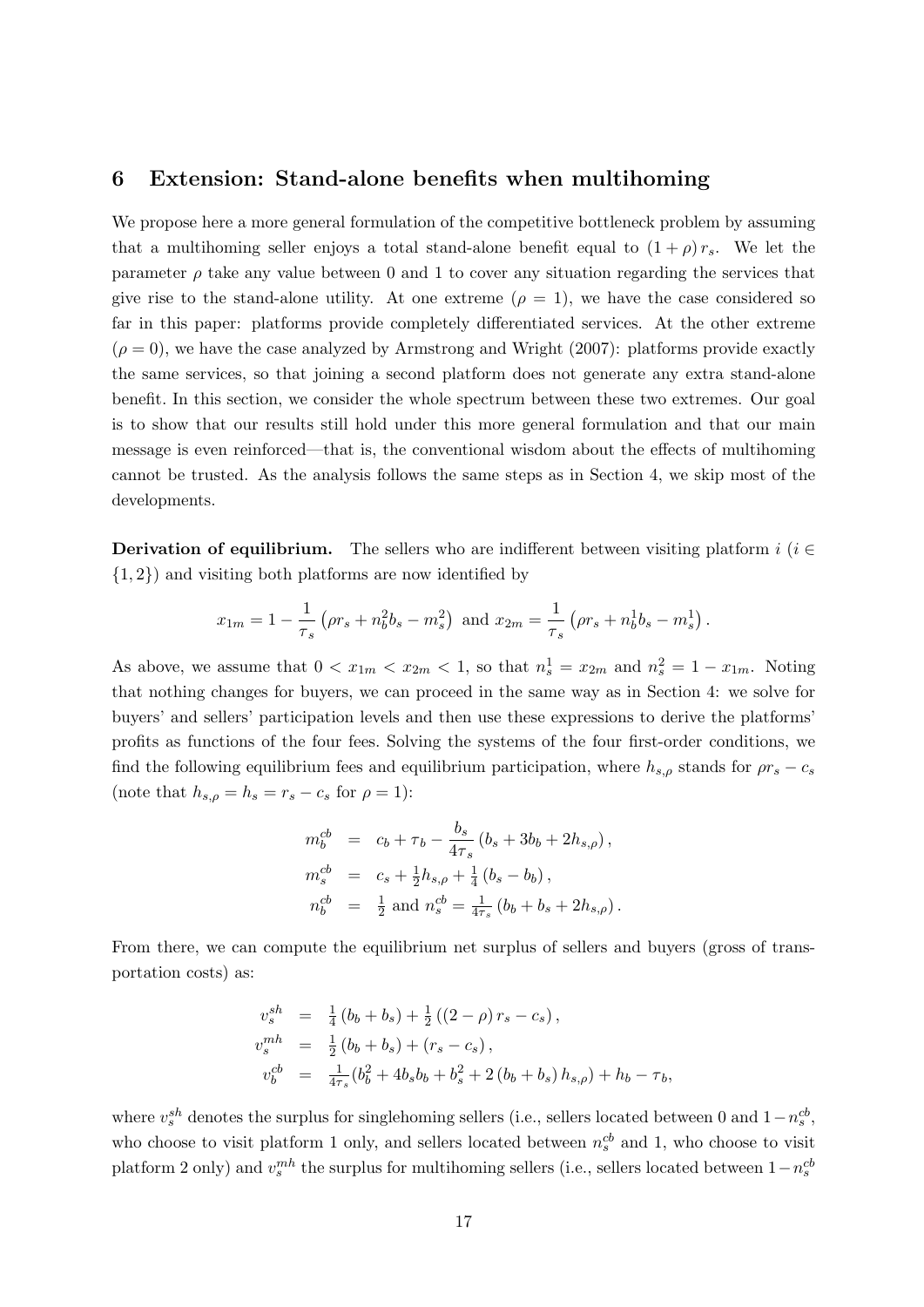and  $n_s^{cb}$ ). Note that  $v_s^{mh} = 2v_s^{sh} - (1 - \rho) r_s$ —that is multihoming sellers earn less than twice the surplus of singlehoming sellers because of the possible duplication between the stand-alone benefits provided by the two platforms. For the special case  $\rho = 1$  (no duplication),  $v_s^{mh} = 2v_s^{sh}$ , as postulated in Section 4.

Aggregated over all buyers, in equilibrium, buyers' surplus is

$$
CS^{cb} = \frac{1}{4\tau_s}((b_b + b_s)(b_b + b_s + 2h_{s,\rho}) + 2b_b b_s) + h_b - \frac{5}{4}\tau_b.
$$

Aggregated over all sellers, in equilibrium, sellers' surplus is

$$
PS^{cb} = \int_0^{x_{1m}^{cb}} (v_s^{sh} - \tau_s x) dx + \int_{x_{1m}^{cb}}^{x_{2m}^{cb}} (v_s^{mh} - \tau_s) dx + \int_{x_{2m}^{cb}}^{1} (v_s^{sh} - \tau_s (1 - x)) dx
$$
  
=  $\frac{1}{16\tau_s} (b_b + b_s + 2h_{s,\rho})^2 + (1 - \rho) r_s.$ 

Finally, the platforms' equilibrium profits are computed as

$$
\Pi^{cb} = \frac{1}{16\tau_s} (8\tau_b \tau_s - (b_s^2 + b_b^2 + 6b_s b_b) + 4h_{s,\rho}^2).
$$

It is easily seen that the conditions of Assumption 2 guarantee that this equilibrium holds for any value of  $\rho$  (the conditions become more stringent as  $\rho$  increases).

Multihoming vs. singlehoming. We observe that the expressions for the equilibrium prices, participations, buyers' surplus and platforms' profits are isomorphic to the ones obtained in Section 4: we just need to replace  $h_s$  by  $h_{s,\rho}$ . As  $h_{s,\rho} \leq h_s$ , we can immediately conclude that

$$
m_b^{cb} \ge m_b^{CB}, m_s^{cb} \le m_s^{CB}, n_s^{cb} \le n_s^{CB}, CS^{cb} \le CS^{CB}, \text{ and } \Pi^{cb} \le \Pi^{CB}.
$$

Thus, the more similar the services provided by the platforms (i.e., the smaller  $\rho$ ), the higher the fee charged to buyers and the lower the fee charged to sellers; there are also fewer multihoming sellers, which results in a lower surplus for buyers and lower profits for platforms. The impact on sellers is less obvious, since an additional term appears in  $PS^{cb}$ . We compute

$$
PS^{cb} - PS^{CB} = \frac{1}{4\tau_s} (b_b + b_s + h_{s,\rho} + h_s) (h_{s,\rho} - h_s) + (1 - \rho) r_s
$$
  
=  $(1 - \rho) r_s \left( 1 - \frac{1}{4\tau_s} (b_b + b_s + h_{s,\rho} + h_s) \right)$   
=  $(1 - \rho) r_s \left( 1 - n_s^{CB} + (1 - \rho) \frac{r_s}{4\tau_s} \right) \ge 0.$ 

Hence, sellers obtain a higher surplus as  $\rho$  decreases.

The previous results suggest than when comparing the competitive bottleneck and the twosided singlehoming environments, it is more likely, as  $\rho$  decreases, that sellers prefer the former, while buyers and platforms prefer the latter. Hence, a larger duplication of stand-alone benefits (i.e., a lower  $\rho$ ) further undermines the conventional wisdom, according to which the possibility of multihoming should hurt the side that can multihome (here, sellers) while benefiting the other side.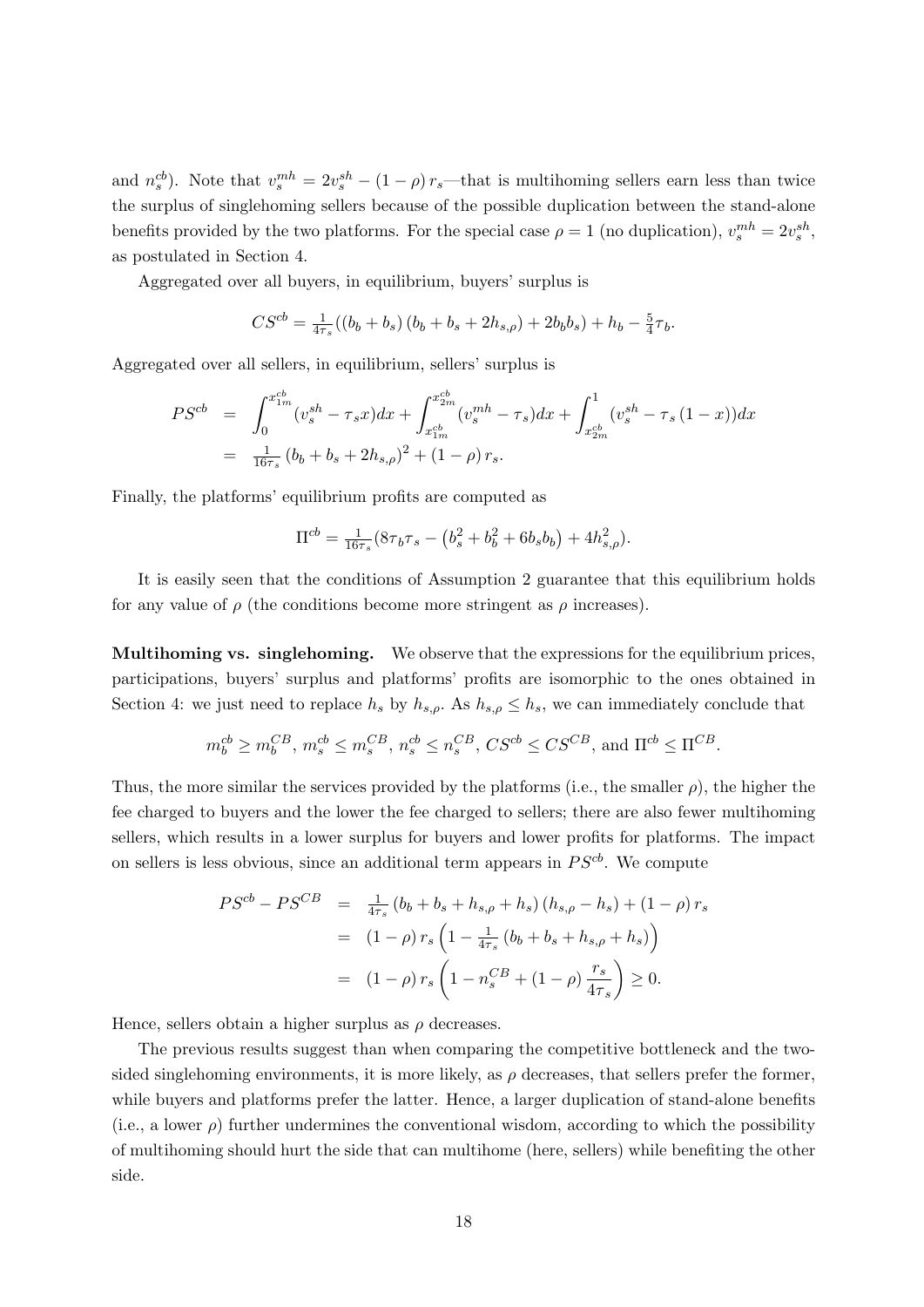# 7 Conclusion

In this paper, we have reconsidered the classic Armstrong (2006) two-sided platform setting with the aim to analyze the impact of multihoming on one side on prices, platform profits, and buyer and seller surplus. The competitive bottleneck world is described as a world in which the multihoming side has to pay monopoly prices and platforms compete on the singlehoming side. However, this does not imply that the multihoming side were to pay lower prices if it could not multihome. We recall the three main insights regarding the surplus platforms, buyers, and sellers obtain. (i) Whenever buyers prefer that sellers be forced to singlehome, both sellers and platforms prefer the opposite. (ii) Whenever platforms find it preferable to impose exclusivity, they necessarily hurt at least one group of participants. (iii) It is possible that buyers, sellers and platforms are all better off when sellers are allowed to multihome. All our findings are easily reformulated if the buyer instead of the seller side is the side that may be able to multihome.

Future work may look into alternative settings to address the effect of multihoming. This appears to be a worthwhile endeavour given the inclination of some competition authorities and regulators to encourage and facilitate multihoming.

# 8 Appendix

#### 8.1 Proof of Lemma 4

We first note that

$$
h_s^b > \frac{1}{2} (2\tau_s - b_s - b_b) \Leftrightarrow \tau_s > b_b,
$$
  
\n
$$
h_s^b > \frac{1}{2} (3\tau_s - b_s - 2b_b) \Leftrightarrow (\tau_s - b_b) (b_s - b_b) > 0,
$$
  
\n
$$
h_s^b > 0 \Leftrightarrow \tau_s > \frac{b_b^2 + 4b_b b_s + b_s^2}{2 (b_b + 2b_s)} \equiv \tau_s^{\min}.
$$

(1) Take  $b_b > b_s$ . (1a) If  $\tau_s > b_b$ , then  $h_s^{\min} = \frac{1}{2}$  $\frac{1}{2}(3\tau_s - b_s - 2b_b)$  and we see from the middle line above that  $h_s^b < h_s^{\min}$ . (1b) If  $(b_b + b_s)/2 < \tau_s < b_b$ , then  $h_s^{\min} = \frac{1}{2}$  $\frac{1}{2}(2\tau_s - b_s - b_b)$  and we see from the top line above that  $h_s^b < h_s^{\min}$ . (1c) If  $\tau_s < (b_b + b_s)/2$ , then  $h_s^{\min} = 0$  and as  $\tau_s^{\min} > (b_b + b_s)/2$  when  $b_b > b_s$ , we have again, from the bottom line above, that  $h_s^b < h_s^{\min}$ . (2) Take  $b_s > b_b$ . (2a) If  $\tau_s > (b_s + 2b_b) / 3$ , then  $h_s^{\min} = \frac{1}{2}$  $\frac{1}{2}(3\tau_s - b_s - 2b_b)$  and as  $(b_s + 2b_b)/3 > b_b$ when  $b_s > b_b$ , we have that  $h_s^b < h_s^{\min}$  from the middle line above. (2b) If  $\tau_s < (b_s + 2b_b)/3$ ,  $h_s^{\min} = 0$  and as  $\tau_s^{\min} < (b_s + 2b_b)/3$ , we have that  $h_s^b > h_s^{\min}$  for  $\tau_s < \tau_s^{\min}$ .

#### 8.2 Proof of Lemma 5

We first establish the sign of  $C \equiv 20\tau_s^2 - 8(2b_b + b_s)\tau_s + (b_b + b_s)^2$ . This quadratic form in  $\tau_s$  has real roots provided that  $11b_b^2 + 6b_bb_s - b_s^2 > 0$ , which is guaranteed if  $b_s < 7.45b_b$ . If  $b_s > 7.45b_b$ ,  $C > 0$  for all  $\tau_s$ . If  $b_s < 7.45b_b$ , then the two roots, which we note  $\tau_s^-$  and  $\tau_s^+$ , are such that

$$
0 < \tau_s^- = \frac{1}{5} \left( 2b_b + b_s \right) - \frac{1}{10} \sqrt{11b_b^2 + 6b_bb_s - b_s^2} < \tau_s^+ = \frac{1}{5} \left( 2b_b + b_s \right) + \frac{1}{10} \sqrt{11b_b^2 + 6b_bb_s - b_s^2} < 2b_b.
$$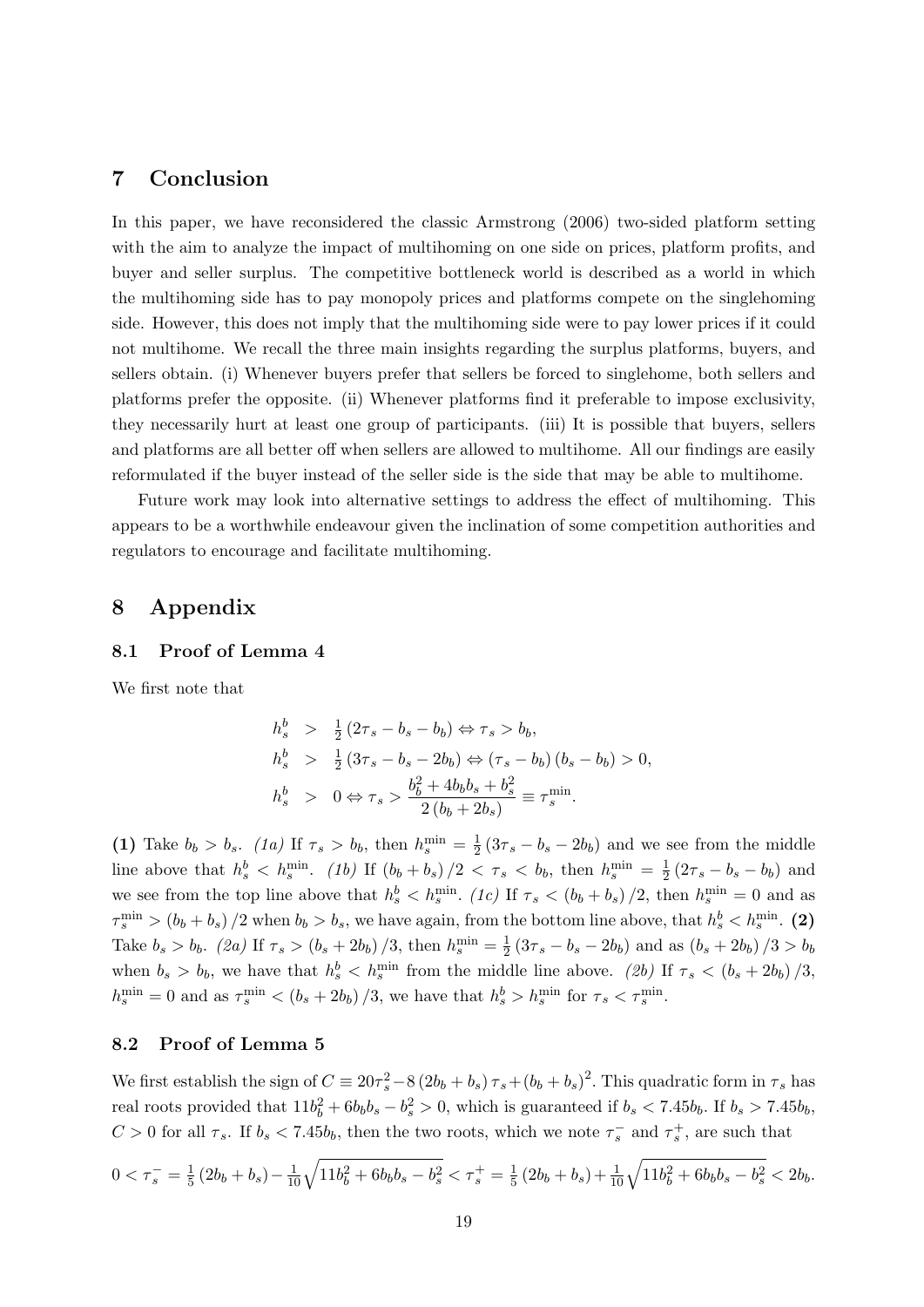So, C is positive for  $\tau_s < \tau_s^-$  or  $\tau_s > \tau_s^+$ , and negative otherwise. We now rewrite the condition  $PS^{CB} > PS^{2S}$  as  $4h_s^2 - 4(4\tau_s - b_b - b_s)h_s + C > 0$ . For this quadratic form to have real roots, we need  $4(4\tau_s - b_b - b_s)^2 - 4C = 16\tau_s (2b_b - \tau_s) > 0$ , or  $\tau_s < 2b_b$ . If  $\tau_s > 2b_b$ , then  $C > 0$ , implying that  $PS^{CB} > PS^{2S}$ . Consider now the case where  $\tau_s < 2b_b$ . There are then two positive roots:  $h_s^s \equiv \frac{1}{2}$  $\frac{1}{2}(4\tau_s - b_s - b_b) - \sqrt{\tau_s (2b_b - \tau_s)}$  and  $\frac{1}{2}(4\tau_s - b_s - b_b) + \sqrt{\tau_s (2b_b - \tau_s)} > h_s^{\max}$ . Clearly,  $h_s^s > 0$  if and only if  $C > 0$ . So, in case  $h_s^s > h_s^{\min}$ , then  $PS^{CB} > PS^{2S}$  if  $h_s < h_s^s$ , whereas  $PS^{CB} < PS^{2S}$  otherwise. If  $h_s^s < 0$ , then  $PS^{CB} < PS^{2S}$  for all admissible  $h_s > h_s^s$ . We still need to compare  $h_s^s$  to  $h_s^{\min}$ . We have that

$$
h_s^s > \frac{1}{2} (2\tau_s - b_s - b_b) \Leftrightarrow \tau_s > b_b,
$$
  
\n
$$
h_s^s > \frac{1}{2} (3\tau_s - b_s - 2b_b) \Leftrightarrow (\tau_s - b_b) (5\tau_s - b_b) > 0.
$$

(1) Take  $b_b > b_s$ . (1a) If  $\tau_s > b_b$ , then  $h_s^{\min} = \frac{1}{2}$  $\frac{1}{2}(3\tau_s - b_s - 2b_b)$  and we see from the bottom line above that  $h_s^s > h_s^{\min}$ . (1b) If  $(b_b + b_s)/2 < \tau_s < b_b$ , then  $h_s^{\min} = \frac{1}{2}$  $\frac{1}{2}(2\tau_s - b_s - b_b)$  and we see from the top line above that  $h_s^s < h_s^{\min}$ . (1c) If  $\tau_s < (b_b + b_s)/2$ , then  $h_s^{\min} = 0$ ; as  $\tau_s^ \lt (b_b + b_s)/2 < \tau_s^+$ , we have that  $h_s^s > h_s^{\min}$  for  $\tau_s < \tau_s^-$  and  $h_s^s < h_s^{\min}$  for  $\tau_s^- < \tau_s <$  $(b_b + b_s)/2$ . (2) Take  $b_s > b_b$ . (2a) If  $\tau_s > (b_s + 2b_b)/3$ , then  $h_s^{\min} = \frac{1}{2}$  $\frac{1}{2}(3\tau_{s}-b_{s}-2b_{b})$  and as  $(b_s + 2b_b)/3 > b_b$  when  $b_s > b_b$ , we have that  $h_s^s > h_s^{\text{min}}$  from the bottom line above. (2b) If  $\tau_s < (b_s + 2b_b)/3$ ,  $h_s^{\min} = 0$ ; as  $\tau_s^- < \tau_s^+ < (b_s + 2b_b)/3$ , we have that  $h_s^s > h_s^{\min}$  for  $\tau_s < \tau_s^-$ and  $\tau_s^+ < \tau_s < (b_s + 2b_b)/3$ , whereas  $h_s^s < h_s^{\min}$  for  $\tau_s^- < \tau_s < \tau_s^+$ . Collecting the previous results, we have that  $h_s^s < h_s^{\min}$  in which case  $PS^{CB} < PS^{2S}$  for all admissible parameters if either  $b_b > b_s$  and  $\tau_s^- < \tau_s < b_b$  or  $b_s > b_b$  and  $\tau_s^- < \tau_s < \tau_s^+$ .

#### 8.3 Proof of Proposition 1

From Lemma 4, we know that for buyers to prefer that sellers singlehome, we must have  $b_s > b_b$ ,  $\tau_s > \tau_s^{\min}$ , and  $h_s^{\min} < h_s < h_s^b$ . (1) We first show that in that case, sellers prefer the possibility of multihoming. Suppose not. We know from Lemma 5 that for sellers to prefer two-sided singlehoming, we must have  $h_s > h_s^s$ . So, it must be that  $h_s^s < h_s < h_s^b$ . However,  $h_s^b > h_s^s$  is incompatible with  $b_s > b_b$  and  $\tau_s > \tau_s^{\min}$ :

$$
h_s^b > h_s^s \Leftrightarrow \frac{1}{2} (4\tau_s - b_s - b_b) - b_b \frac{b_s + \tau_s}{b_s + b_b} > \frac{1}{2} (4\tau_s - b_s - b_b) - \sqrt{\tau_s (2b_b - \tau_s)}
$$
  

$$
\Leftrightarrow \tau_s (2b_b - \tau_s) - \left(b_b \frac{b_s + \tau_s}{b_s + b_b}\right)^2 = (b_b - \tau_s) \frac{\tau_s (2b_b^2 + b_s^2 + 2b_b b_s) - b_b b_s^2}{(b_b + b_s)^2} > 0.
$$

But for  $b_s > b_b$ , we have

$$
\tau_s^{\min} = \frac{b_b^2 + 4b_b b_s + b_s^2}{2(b_b + 2b_s)} > b_b > \frac{b_b b_s^2}{2b_b^2 + b_s^2 + 2b_b b_s}.
$$
  
So,  $\tau_s > \tau_s^{\min} \Rightarrow \tau_s > b_b$  and  $\tau_s > \frac{b_b b_s^2}{2b_b^2 + b_s^2 + 2b_b b_s} \Rightarrow h_s^s > h_s^b$ 

It follows that  $\tau_s > \tau_s^{\text{min}}$  and  $h_s < h_s^b$  imply that  $h_s < h_s^s$  and sellers prefer multihoming, a contradiction. (2) We now show that  $b_s > b_b$ ,  $\tau_s > \tau_s^{\min}$ , and  $h_s^{\min} < h_s < h_s^b$  also imply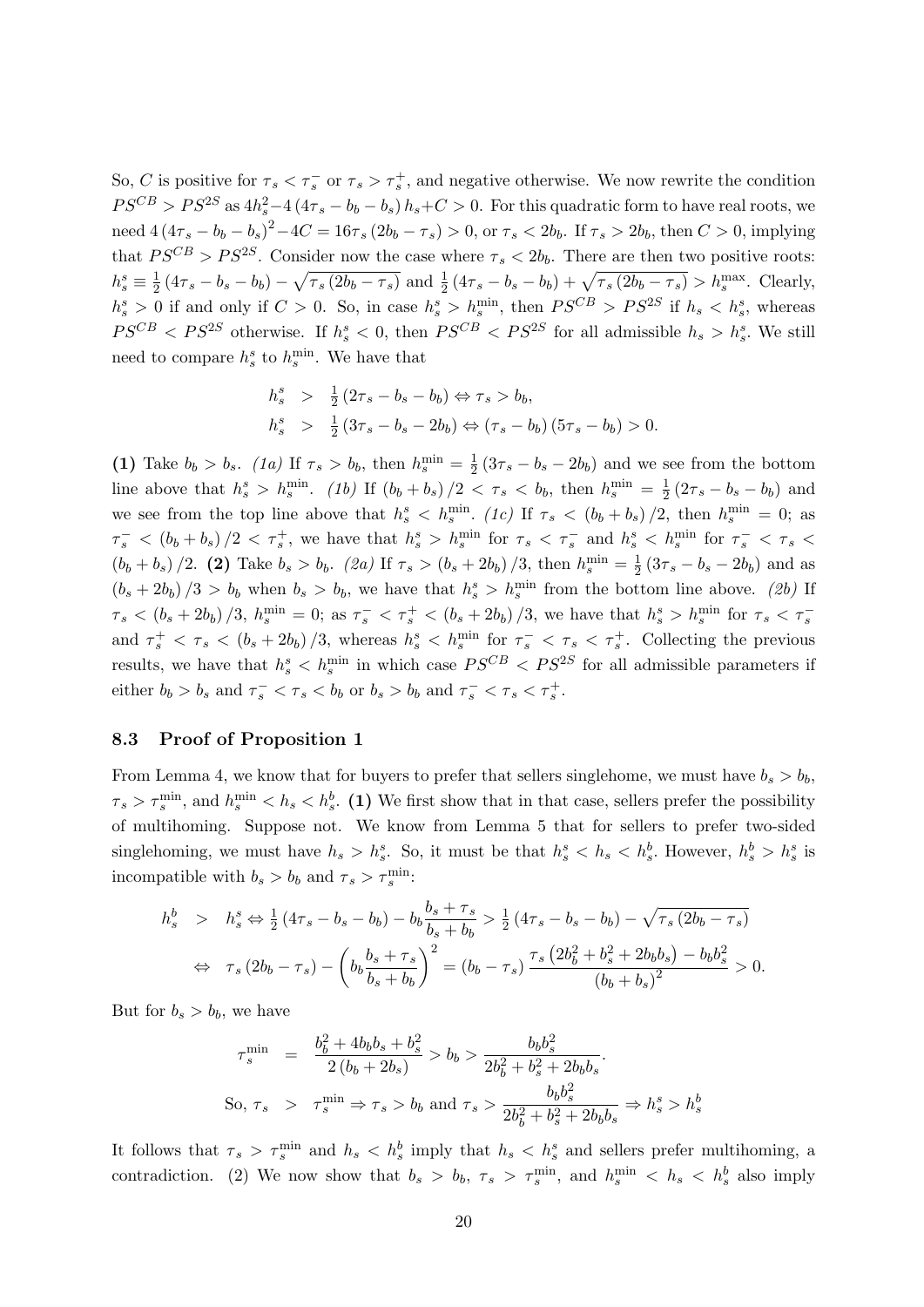that platforms prefer the competitive bottleneck environment. By contradiction, suppose that platforms prefer the two-sided-singlehoming environment. From Lemma 3, we know we need  $K \equiv 8\tau_s^2 - 8(b_b + b_s)\tau_s + (b_b^2 + 6b_b b_s + b_s^2) > 0$  and  $h_s^{\min} < h_s < h_s^{\Pi}$ . For  $b_s > b_b$ , we have both  $K > 0$  and  $h_s^{\Pi} > h_s^{\min}$  if and only if  $\tau_s < \frac{1}{2}$  $\frac{1}{2}(b_b + b_s) - \frac{1}{4}$ 4  $^{\circ}$  $\overline{2}(b_s - b_b) \equiv \tau_s^{\text{max}}$ . Yet, it is easily shown that  $b_s > b_b$  implies that  $\tau_s^{\max} < \tau_s^{\min}$ . It follows that for  $b_s > b_b$  and  $\tau_s > \tau_s^{\min}$ , the inequality  $h_s^{\Pi} < h_s^{\min}$  must hold and, therefore, that platforms prefer to allow sellers to multihome.